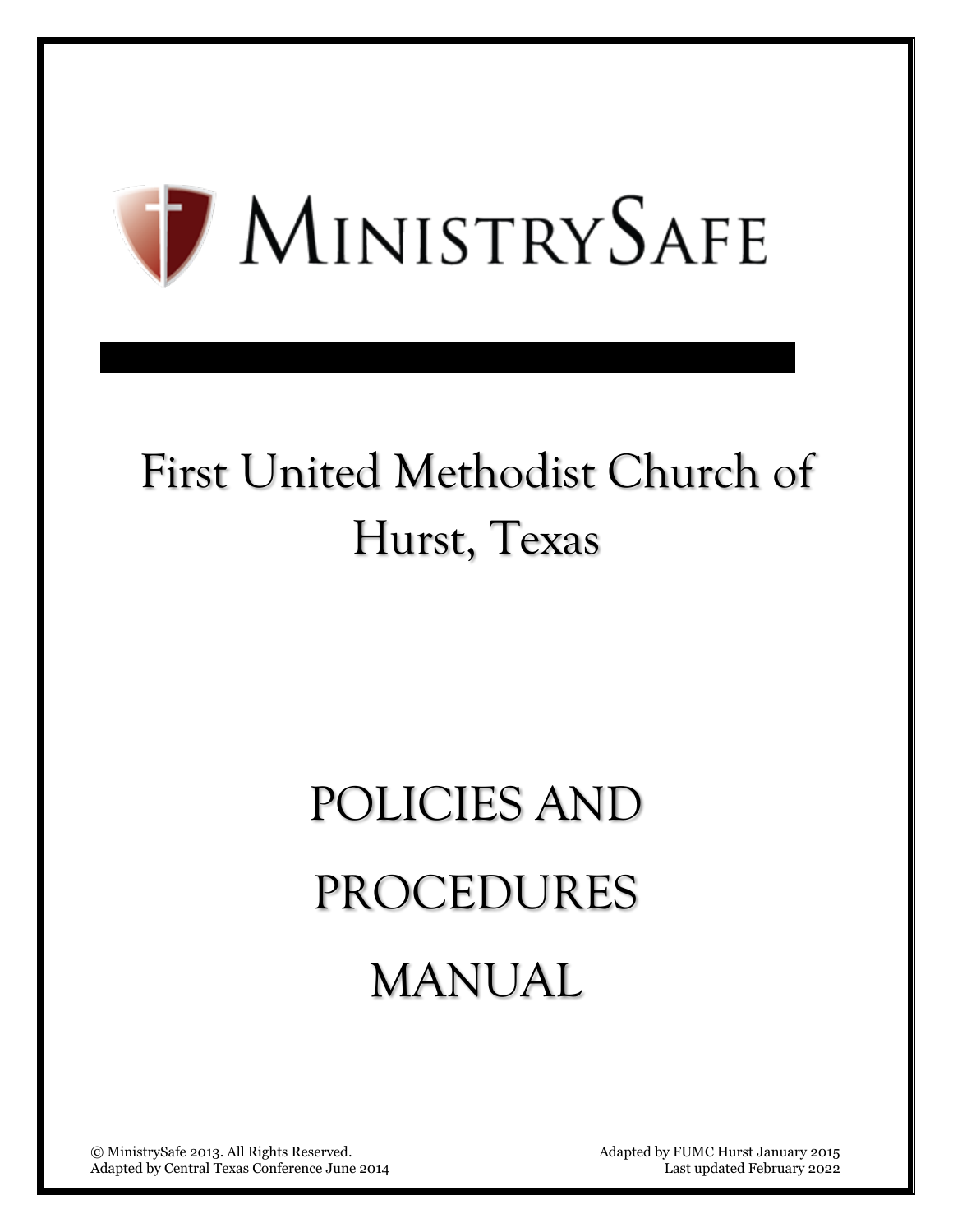## POLICIES & PROCEDURES FOR MINISTRIES WITH CHILDREN, STUDENTS, AND VULNERABLE ADULTS **TABLE OF CONTENTS**

| Statement of Acknowledgement and Agreement to FUMC Hurst Policies and Procedures24                                                                                  |
|---------------------------------------------------------------------------------------------------------------------------------------------------------------------|
| Statement of Acknowledgement and Agreement to FUMC Hurst Policies and Procedures25                                                                                  |
| © MinistrySafe 2013. All Rights Reserved.<br>Adapted by FUMC Hurst January 2015<br>Adapted by Central Texas Conference June 2014<br>Last updated February 2022<br>◠ |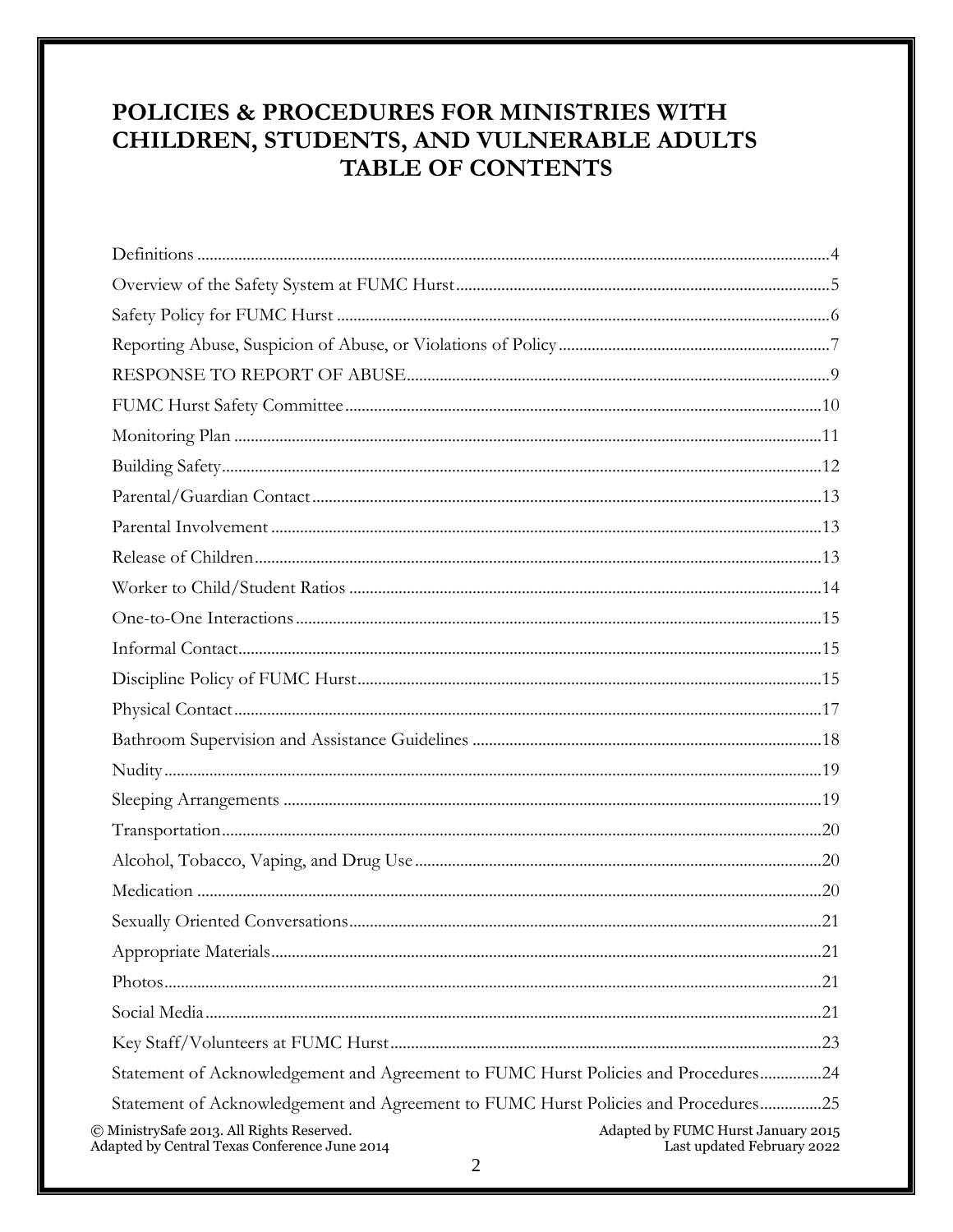<span id="page-2-0"></span>

**First United Methodist Church of Hurst** Connect with People. Connect with Purpose. Connect with God.

Thank you for your desire to partner with us in ministry! We are thrilled to serve alongside you as we follow where God leads us in our many missional endeavors.

Many of our ministries engage with children, youth, and vulnerable adults. We honor the unique needs of serving these beloved ones by intentionally focusing on creating a safe ministry environment in accordance with our MinistrySafe policy.

The quidelines, policies, and procedures we have established allow us to protect each person involved in our ministries - children, youth, and vulnerable adults as well as volunteers and staff members. As you read through this manual, I pray you will recognize the sacred trust we hold as we minister to these beloved ones.

These quidelines, policies, and procedures have been adopted by the FUMC Hurst Board of Trustees and are strictly adhered to in all ministries with children, youth, and vulnerable adults. By signing and returning the covenant agreement (last page), you are acknowledging your willingness to share in this sacred commitment with us.

Peace,

ev. MonneCoon

Rev. Yvanne Coon

© MinistrySafe 2013. All Rights Reserved. Adapted by FUMC Hurst January 2015 Adapted by Central Texas Conference June 2014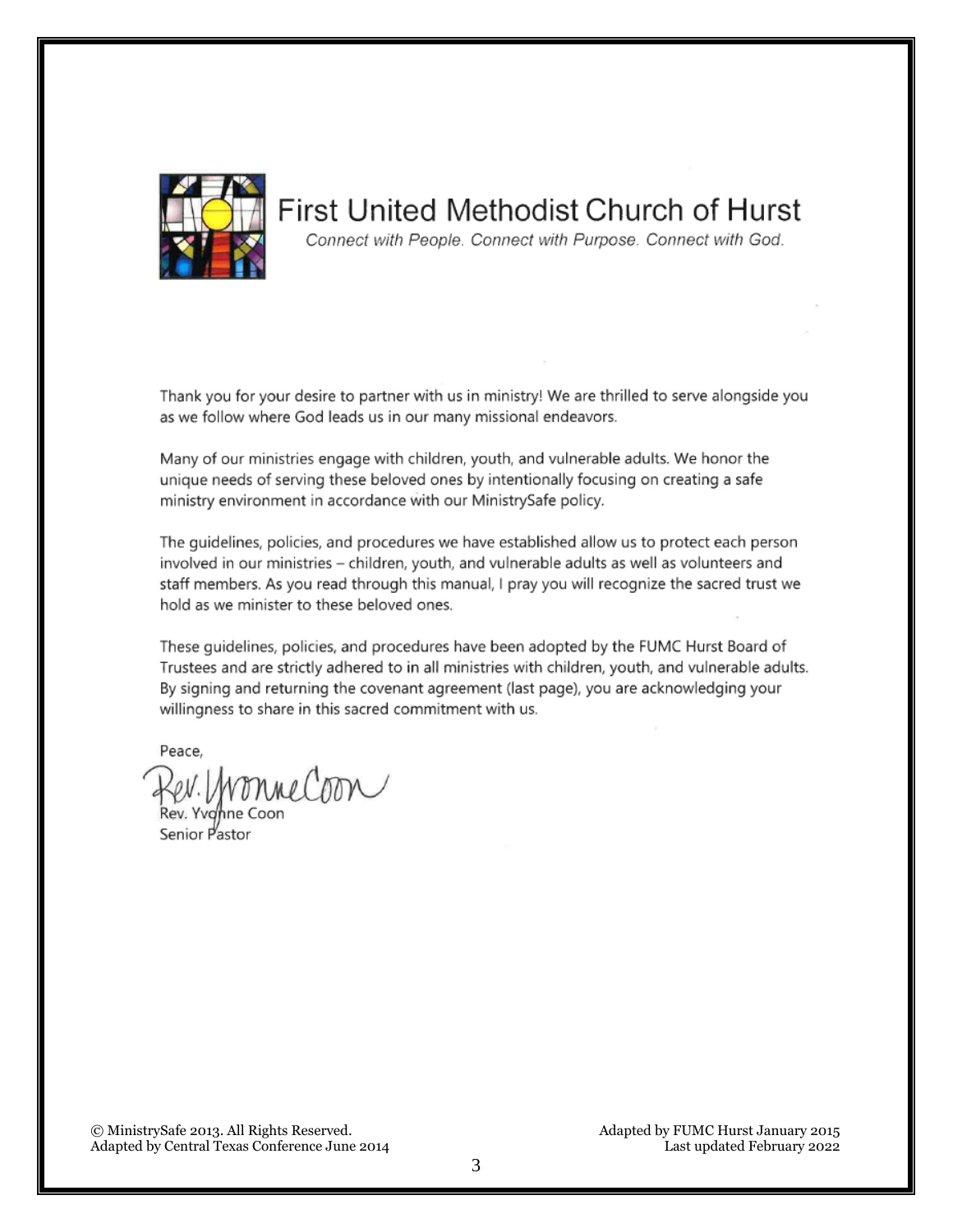## **DEFINITIONS**

<span id="page-3-0"></span>**Protected Persons**, when used herein, shall be defined as all children, students (youth), and vulnerable adults participating in, and served by, programs and activities of First United Methodist Church of Hurst.

**Child**, when used herein, shall be defined as anyone age birth through fifth grade.

**Student or Youth**, when used herein, shall be defined as anyone in sixth through twelfth grades.

**Vulnerable Adult**, when used herein, shall be defined as an adult who requires special care and supervision because of a mental, emotional, or physical condition or disability.

**Director**, when used herein, shall be defined as the staff person in charge of a particular ministry.

**Workers**, when used herein, shall be defined as all ministers, employees, Boy/Cub Scout leaders, program directors, and volunteers involved in programs and activities of First United Methodist Church of Hurst that are a part of any of the ministries with Protected Persons. Workers may be paid or unpaid.

**Safety System Administrator (SSA),** when used herein, refers to the person/s who is responsible for administering the MinistrySafe system at this church.

**Abuse**, by definition, is an act or omission that endangers or impairs a person's physical, mental or emotional health and development. Abuse may take the form of physical or emotional injury, sexual abuse, sexual exploitation, physical neglect, medical neglect or inadequate supervision. It may occur as adult to Protected Person, adult to adult, or Protected Person to Protected Person.

**Act of Abuse**, when used herein, shall be defined as any occurrence in which:

- Any person has threatened or inflicted emotional or physical injury upon Protected Person, or is reasonably suspected to have done so.
- Any person commits or allows any sexual offense to be committed against a Protected Person, or engages in any sexual contact with a Protected Person, or is reasonably suspected to have done so. This includes any kind of sexual advance including, but not limited to: making a request for sexual favors, engaging in sexually motivated physical contact, engaging in other verbal, visual or physical conduct of a sexual nature with a Protected Person, or is reasonably suspected to have done so.
- A Protected Person makes any kind of unwanted emotional, sexual, or physical advance. This includes, but is not limited to, making a request for sexual favors, engaging in sexually motivated physical contact, or engaging in other verbal, visual or physical conduct of a sexual nature, or is reasonably suspected to have done so.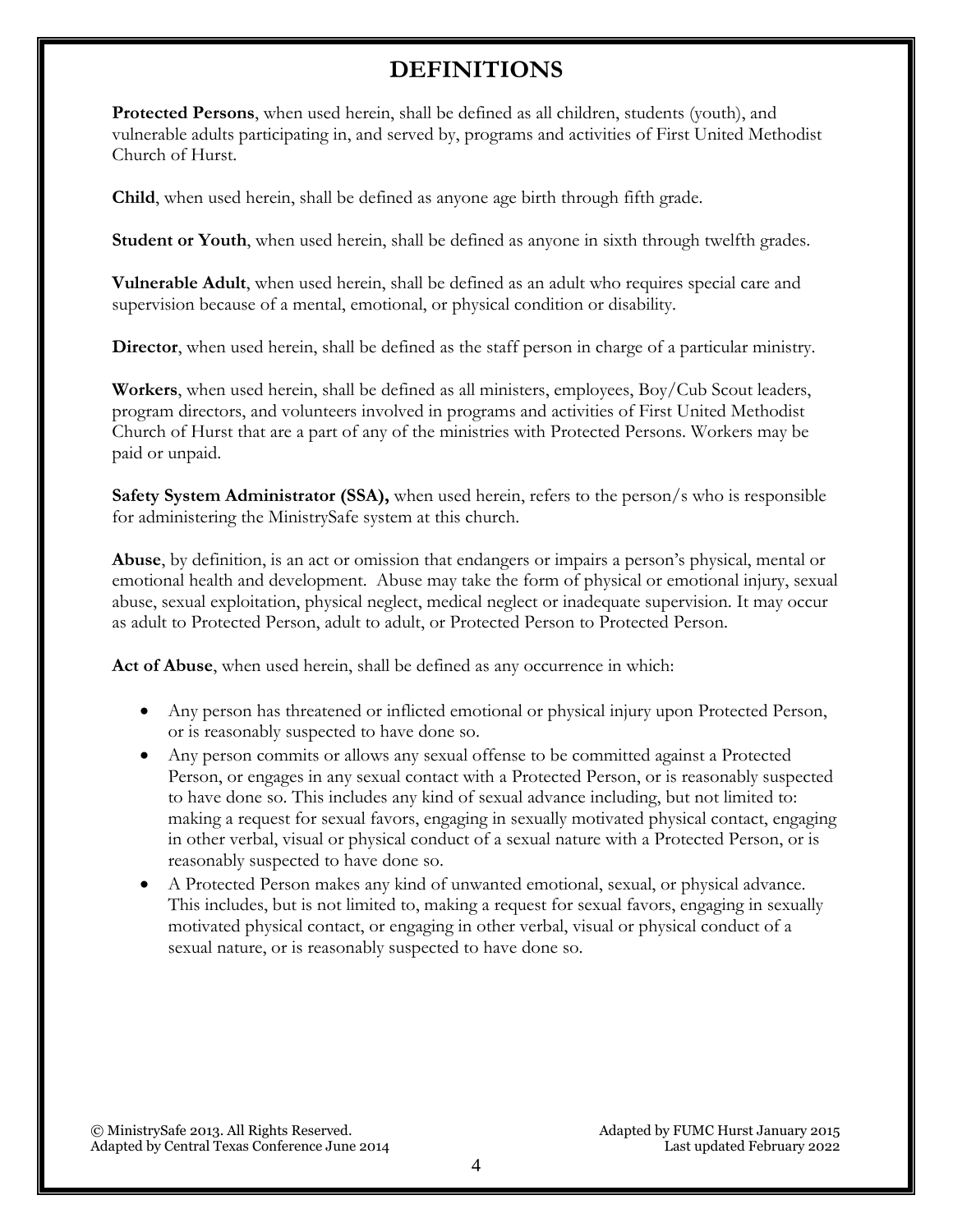## <span id="page-4-0"></span>**OVERVIEW OF THE SAFETY SYSTEM AT FUMC HURST**

Because FUMC Hurst loves children, students, and vulnerable adults and desires to protect them, FUMC Hurst requires all Workers to complete **FOUR SAFETY STEPS** before working or volunteering in ministries with Protected Persons. This includes all pastors under appointment whether they work directly with Protected Persons or not. If the process is not completed within 90 days, a worker may be asked to start the process again.

## **STEP ONE: ABUSE AWARENESS TRAINING**

FUMC Hurst policies and procedures require that:

- Workers avoid abusive behavior of any kind.
- Workers report any policy violations to a supervisor or a member of our Safety Committee.
- Workers should have a basic understanding of the characteristics of sexual abusers and their behaviors in 'grooming' a person for sexual abuse. Grooming is the process used by an abuser to select a potential victim, win his/her trust (and the trust of the potential victim's Parents/Guardians or 'gatekeepers'), manipulate the potential victim into sexual activity and keep him/her from disclosing the abuse.

To equip our Workers with information necessary to recognize abuser characteristics and grooming behavior, we require all Workers to complete MinistrySafe sexual abuse awareness training (live or online at [www.MinistrySafe.com\)](http://www.ministrysafe.com/). **This online training must be renewed every two years in order to continue working with Protected Persons**.

## **STEP TWO: POLICIES & PROCEDURES**

Workers are required to attend live Policy Training, review the policies contained in this manual, sign the last page indicating that he/she has read and understood the material, agree to comply with policy requirements, and sign a Code of Conduct.

Leaders for outside groups/organizations bringing Protected Persons onto the campus of FUMC Hurst must read and review the policies contained in the *MinistrySafe Policies and Procedures Manual for Outside Groups* and sign the last page indicating that they have read and understand the material, and agree to comply with policy requirements.

## **STEP THREE: SCREENING PROCESS**

Workers are required to complete our Screening Process, which requires a Worker to:

- Complete an Employment Application (employees only)
- Complete the Safety Application (employees and volunteers)
- Complete a face-to-face interview (employees and volunteers)
	- o If Worker prefers, he/she can request this to be done with a staff/clergy person.
	- o In limited circumstances, and with approval of the Safety Committee, this may be accomplished via Skype, Facetime, or other similar technology.
- Provide references to be checked (employees and volunteers)
- Be an active member of this church for six months before being eligible to serve in positions providing access to Protected Persons. (This does not apply to paid staff.) An exception may be made with the approval of the Safety Committee.

## **STEP FOUR: CRIMINAL BACKGROUND CHECK**

FUMC Hurst requires that all Workers in ministries that involve Protected Persons undergo a criminal background check. Depending upon the position, differing levels or intensity of the background check may be required. **This will be renewed every four years**.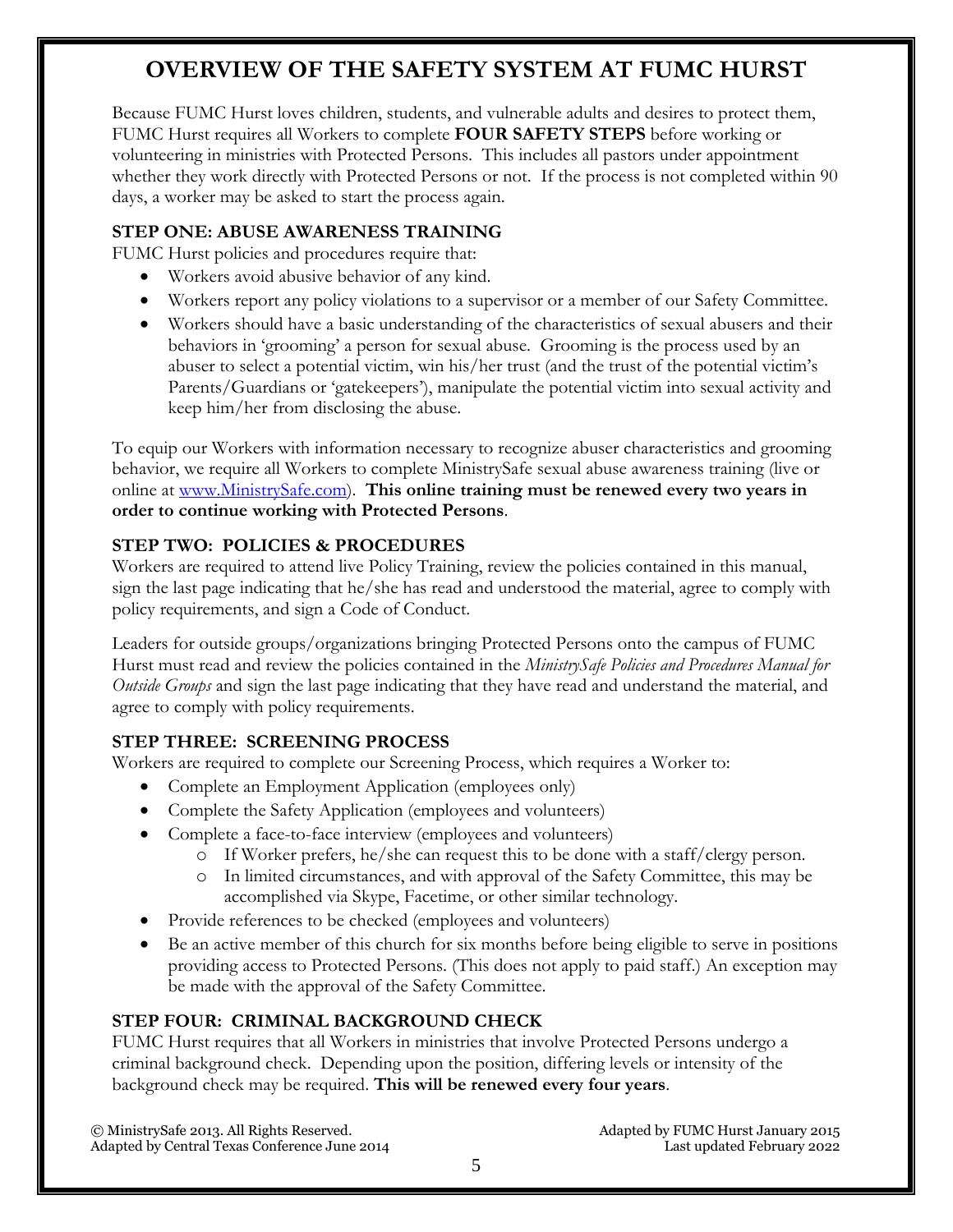## **SAFETY POLICY FOR FUMC HURST**

#### <span id="page-5-0"></span>**DAY SCHOOL**

The Day School of FUMC Hurst is a licensed facility regulated by Texas Health and Human Services. As such, it operates under the auspices of Licensing and the separate MinistrySafe Policies and Procedures Manual for Day School. In situations where there are discrepancies, licensing and the MinistrySafe Policy for Day School will supersede this policy.

## **ZERO TOLERANCE**

FUMC Hurst has **zero tolerance for abuse**. It is the responsibility of every Worker at this church to act in the best interest of all Protected Persons in every program.

In the event that Workers observe any inappropriate behaviors (i.e. policy violations, neglectful supervision, poor role modeling, etc.) or suspected abuse (physical, emotional, or sexual) it is their responsibility to immediately report their observations in accordance with this policy.

## **COMMITMENT TO REPORT**

FUMC Hurst is committed to providing a safe, secure environment for Protected Persons and their families. To this end, any report of inappropriate behaviors or suspicions of abuse will be taken seriously and will be reported, in accordance with this policy and state law, our Safety Committee Chair and the Police Department, Child Protective Services, or other appropriate agency

An element of the safe environment referenced above includes the fostering of a culture of reporting relevant information to a supervisor or a member of our Safety Committee. Because sexual abusers 'groom' Protected Persons for abuse, it is possible a Worker will witness behavior intended to 'groom' a Protected Person for sexual abuse. Workers are asked to report 'grooming' behavior, any policy violations, or any suspicious behaviors to a supervisor or a member of our Safety Committee in accordance with this policy (See Reporting Abuse, Suspicion of Abuse, or Violations of Policy).

## **ENFORCEMENT OF POLICIES**

Our Workers who supervise other Workers are charged with the diligent enforcement of all our policies. Violations of these policies by both paid and unpaid Workers are grounds for immediate dismissal, disciplinary action, or reassignment from ministries with Protected Persons. Final decisions related to policy violations will be the responsibility of the Executive/Senior Pastor, Safety Committee, and/or the Staff Parish Relations Committee (SPRC).

This policy may be superseded by investigative procedures by Law Enforcement or Department of Family and Protective Services.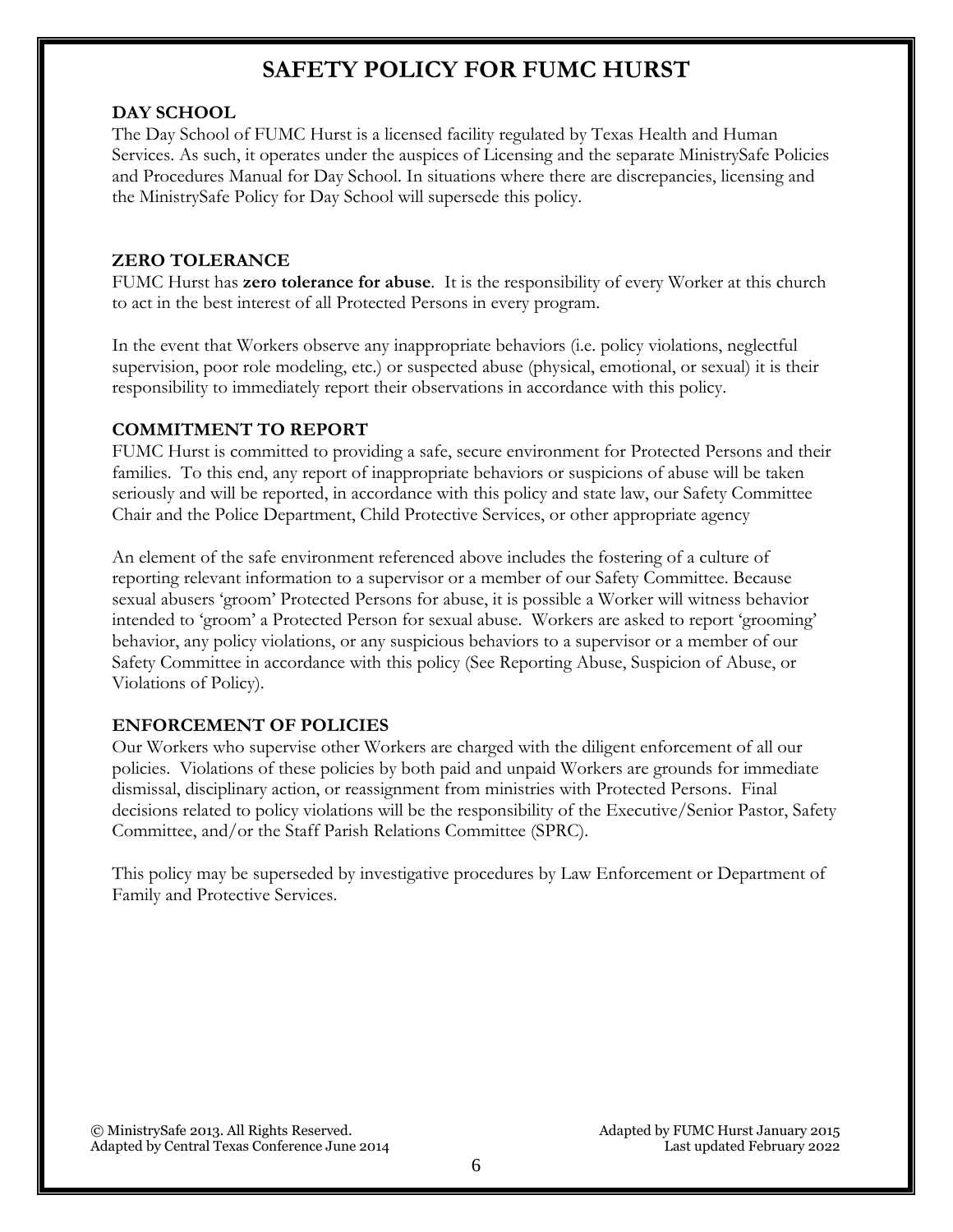## <span id="page-6-0"></span>**REPORTING ABUSE, SUSPICION OF ABUSE, OR VIOLATIONS OF POLICY**

## **REPORTING VIOLATION OF POLICY**

In order to maintain a safe environment for our Protected Persons, our Workers must be aware of their individual responsibility to report any questionable circumstance, observation, act, omission, or situation that is a violation of these policies. Therefore, they shall immediately report and document any violation of this policy that they have observed. All questions or concerns related to inappropriate, suspicious, or suspected grooming behavior should be directed to an immediate supervisor in the ministry area, the Ministry Director, the Executive/Senior Pastor, or Chair of Safety Committee (see page 24). While these behaviors may not necessarily rise to the level of a suspicion of abuse or neglect, they DO constitute behaviors that should be communicated to leadership. Any person making and/or receiving such a report shall keep the information strictly confidential.

## **CONSEQUENCES OF VIOLATION**

Any person accused of committing an act of abuse, as defined by this policy (see page [3\)](#page-2-0), or any act considered by the church to be harmful to a Protected Person will be immediately suspended from participation in ministries with Protected Persons. This suspension will continue during any investigation by law enforcement, the Texas Department of Family and Protective Services (DFPS), other appropriate agencies, or the Executive/Senior Pastor and SPRC.

Any person found to have committed an act of abuse, as defined by this policy, should be prohibited from future participation as a Worker in all activities and programming that involve Protected Persons. If the person is an employee, such conduct may also result in termination of employment from FUMC Hurst.

Failure to report a prohibited act to the designated person is a violation of this policy and grounds for termination of employment for employees. Volunteers who fail to report a prohibited act may be restricted from participation in any activities involving Protected Persons.

## **IMMINENT THREAT**

In all cases where an imminent threat of continued or additional abuse exists, any person with knowledge or information about such alleged abuse shall, in consultation with the Director or Executive/Senior Pastor, call 911 to notify the appropriate law enforcement officials, and then follow procedure for reporting to DFPS.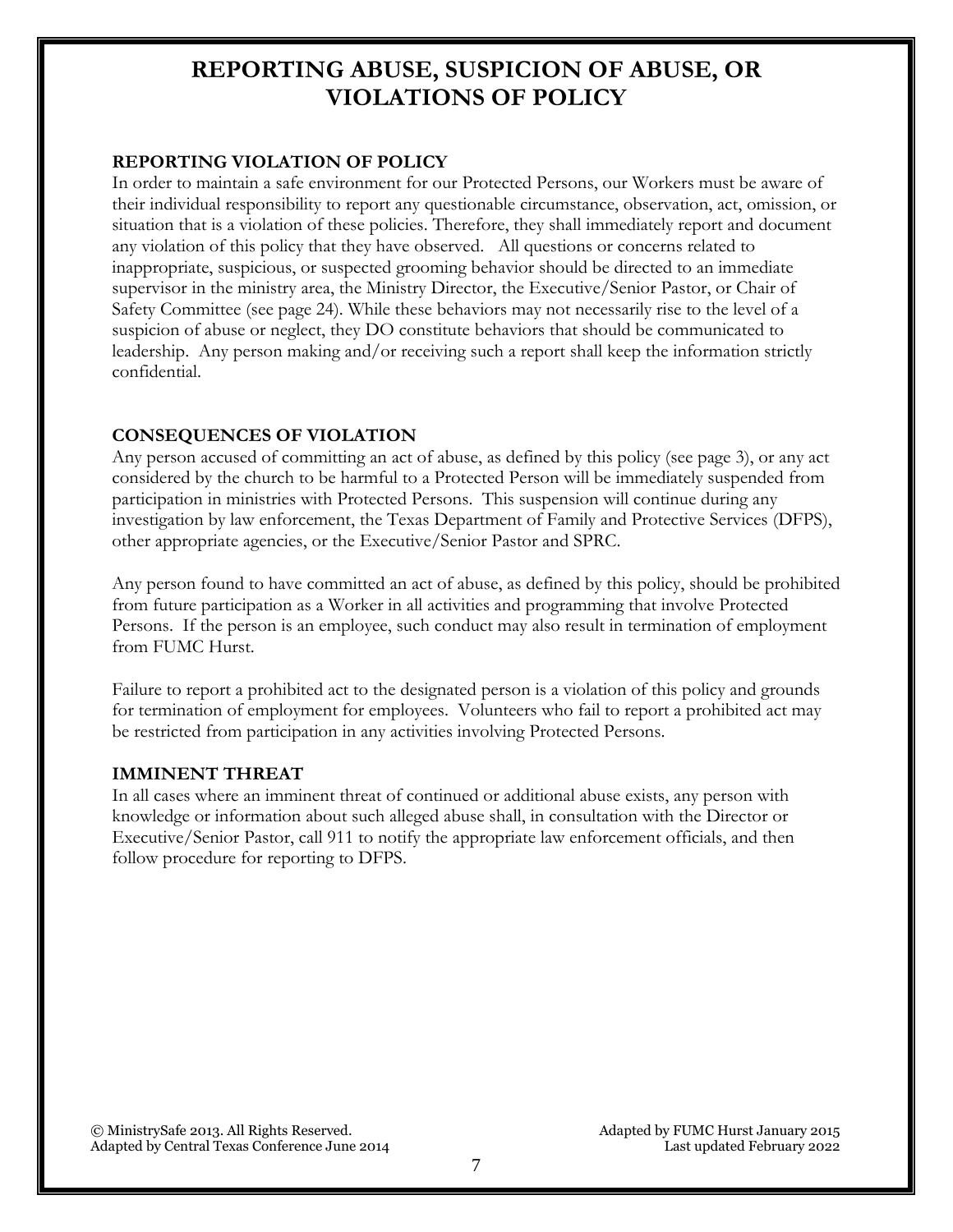## **REPORTING SUSPICIONS OF ABUSE TO LAW ENFORCEMENT AGENCIES**

Texas law states anyone who suspects a child (age 17 or younger), a person 65 years or older, or an adult with disabilities is being abused, neglected, or exploited must report it to the Department of Family and Protective Services (DFPS) immediately (per Texas Family Code 261). A person who reports abuse in good faith is immune from civil or criminal liability. DFPS keeps the name of the person making the report confidential. **Anyone who does not report suspected abuse can be held liable for a misdemeanor or felony**. Time frames for investigating reports are based on the severity of the allegations. Reporting suspected abuse makes it possible for a family to get help. This responsibility is not discharged until the matter is actually reported.

Accordingly, all Workers of this Church are required to report suspicions of child abuse or neglect. A Worker must also report to an immediate supervisor, ministry director, or the Executive/Senior Pastor. A worker may request assistance in reporting or allow supervisory personnel to make the appropriate report to law enforcement agencies on his/her behalf. (NOTE: This does not comply with Texas Family Code 261.101(b) for 'professionals'). If the Worker makes a report regarding a suspicion of abuse or neglect without assistance, the Worker will immediately notify a direct supervisor, Ministry Director or Executive/Senior Pastor, and **provide the confirmation number for the report**. In no way is any provision in this policy meant to discourage any Worker from personally reporting a suspicion of abuse or neglect to the appropriate law enforcement agencies. Even though the matter is reported to a supervisor, it remains the underlying Worker's responsibility to ensure the matter is reported to the appropriate authority.

In settings outside of Texas, appropriate law enforcement will be contacted.

The Texas Department of Family and Protective Services (DFPS) has a central place to report:

- Child abuse and neglect
- Abuse, neglect, self-neglect, and exploitation of the elderly or adults with disabilities living at home
- Abuse of children in child-care facilities or treatment centers
- Abuse of adults and children who live in state facilities or are being helped by programs for people with mental illness or intellectual disabilities. These are run by the Texas Department of State Health Services (DSHS) or Texas Department of Aging and Disability Services (DADS)

To file a report, call **1-800-252-5400** or visit **[www.txabusehotline.org](http://www.txabusehotline.org/)**.

Reports must be made to DFPS within 48 hours.

## **Licensed Professionals**

Different obligations may exist if the Worker is a 'professional'. Under Texas law, a professional who has cause to believe that a child has been or may be abused or neglected must make a report no later than 48 hours after the professional first suspects that the child has been or may be abused or neglected and may not delegate to or rely on another person to make the report. Under Texas law, a "professional" includes any individual who is licensed or certified by the state, and who, in the normal course of his or her duties for which licensure is required, has direct contact with children. Professionals include:

- Teachers or daycare employees
- Nurses, doctors, or employees of a clinic or health-care facility that provides reproductive services
- Juvenile probation, juvenile detention, or correctional officers.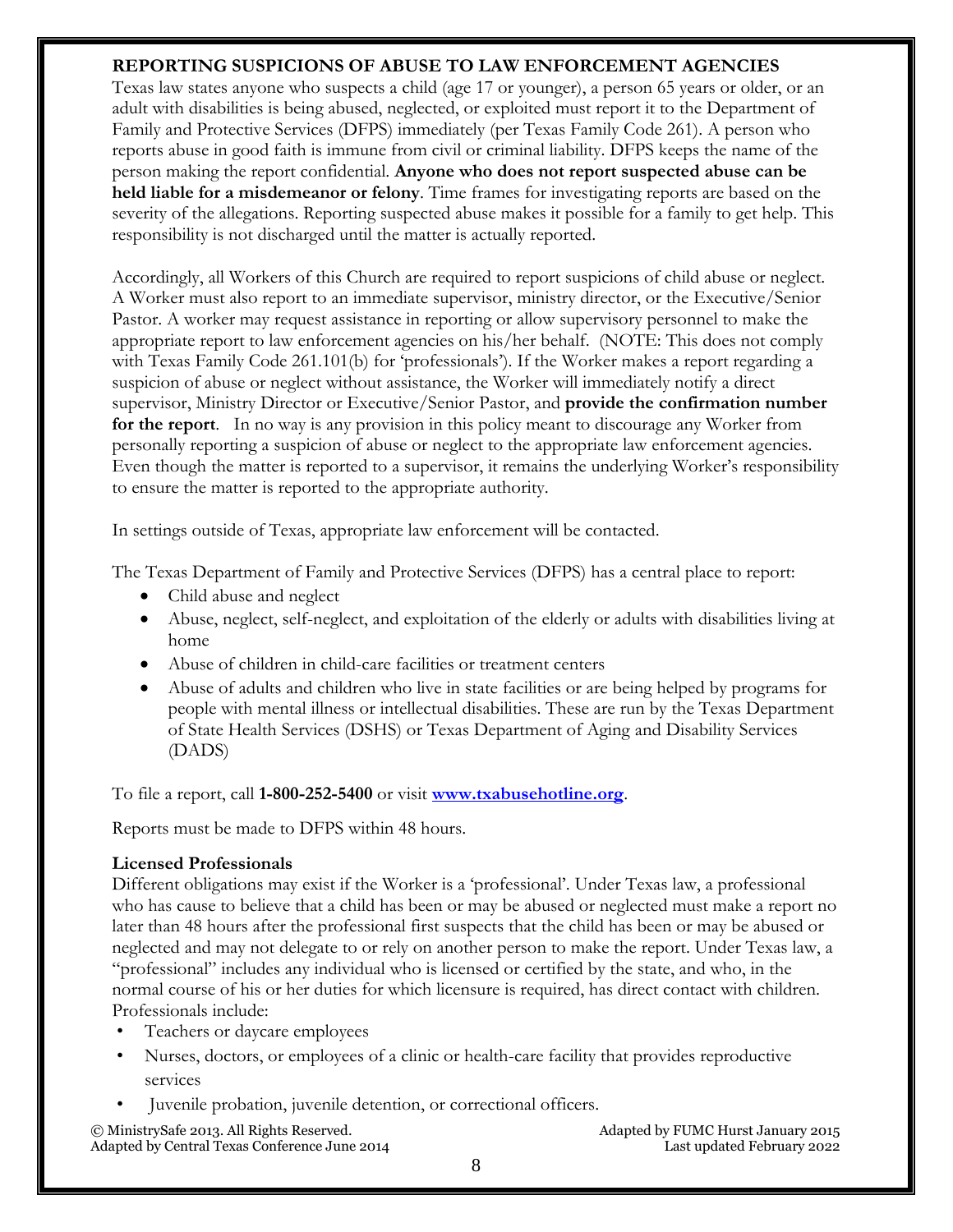#### **REPORTING SUSPICIONS OF ABUSE TO LAW ENFORCEMENT AGENCIES (CONTINUED)**

#### **Adult Expressions of Past Child Sexual Abuse**

In addition, a Worker must make a report if he or she has cause to believe that an adult was a victim of abuse or neglect as a child, and the Worker determines in good faith that disclosure of the information **is necessary to protect the health and safety of another Protected Person**. The person making a report must identify, if known:

- The name and address of the Protected Person
- The name and address of the person responsible for the care, custody, or welfare of the Protected Person, and
- Any other pertinent information concerning the alleged abuse or neglect.

If the Worker is a 'professional', that Worker is required to make the report to the appropriate authorities (the 'professional' cannot delegate the report).

## **RESPONSE TO REPORT OF ABUSE**

#### <span id="page-8-0"></span>**Supervisor Response**

Workers, whether or not a professional, are required to verbally report an incident to supervisory staff as soon as possible after the incident. After receiving a report from a Worker in a ministry with Protected Persons, the ministry director, or the pastor will speak with the person or volunteer to whom the Protected Person spoke in order to get detailed information about the entire conversation. The pastor will be notified as soon as reasonably possible. If appropriate, the ministry director or the pastor will inform the appropriate law enforcement agencies or Child Protective Services. Church leadership will take appropriate action on behalf of the church when a report of abuse occurs.

#### **Administrative Review**

Our Safety Committee will take appropriate action on behalf of the church when a report of abuse occurs. Criminal investigation is handled by law enforcement. Administrative review will be initiated by the Safety Committee or pastor.

- If the allegation involves a layperson, the complaint is forwarded to the pastor and district superintendent.
- If the allegation involves a pastor, the complaint is forwarded to the bishop, assistant to the bishop, and district superintendent. (¶2704.2)
- If the allegation involves a bishop, the complaint is forwarded to the president and secretary of the College of Bishops (jurisdictional body) (¶2704.1)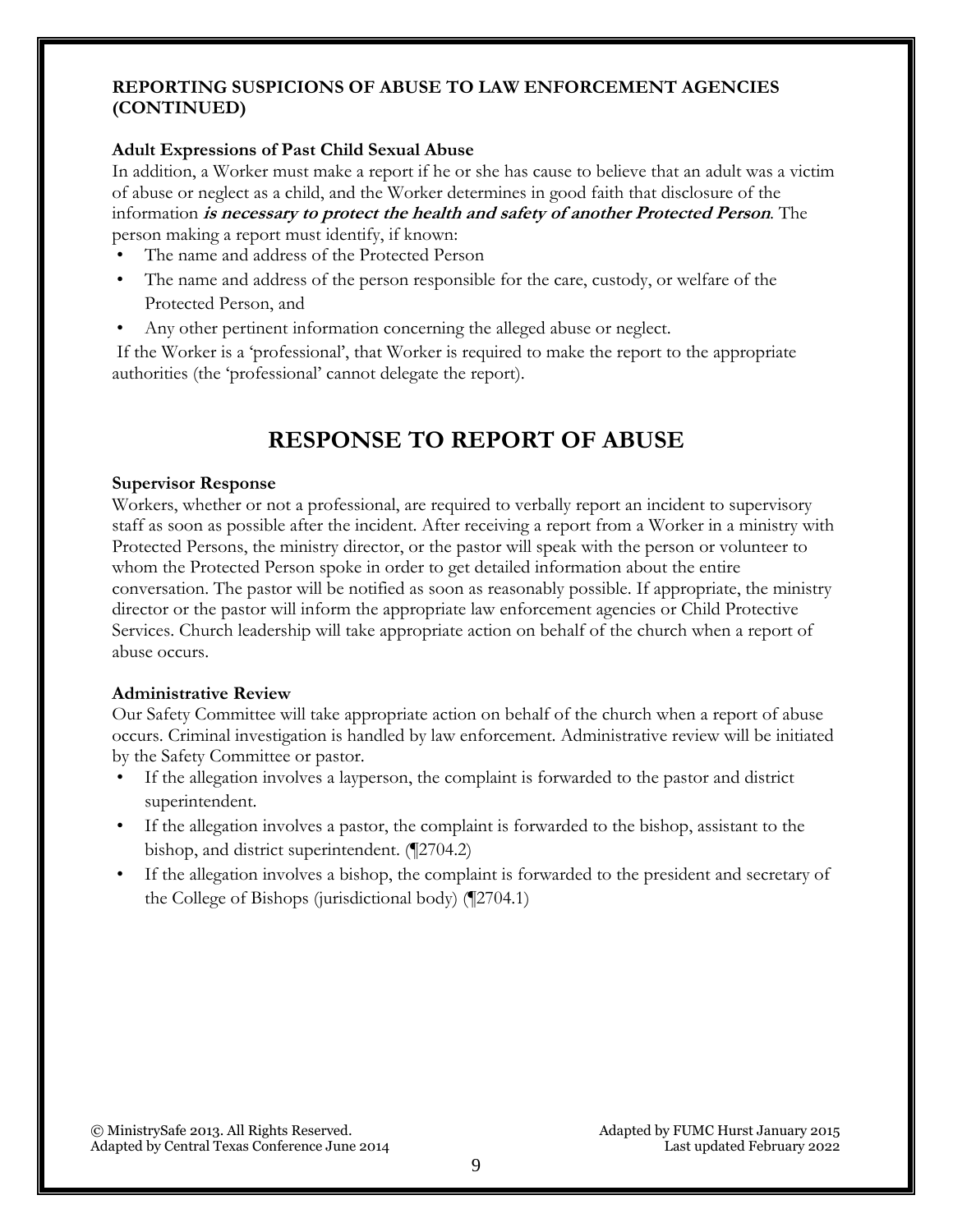## **FUMC HURST SAFETY COMMITTEE**

#### <span id="page-9-0"></span>**SAFETY COMMITTEE**

Recognizing the importance of providing and maintaining a safe environment for Protected Persons, FUMC Hurst appoints and maintains a Safety Committee, which meets on a quarterly basis.

## **MISSION STATEMENT**

The purpose of the Safety Committee is to enable FUMC Hurst to carry out appropriate ministries with Protected Persons while striving to prevent the emotional, physical or sexual abuse of all persons participating in the church's ministries.

## **COMPOSITION**

The Safety Committee is comprised of the following members:

- A Chairperson,
- The Safety System Administrator (SSA), who may also hold one of the following titles
- Senior Pastor or other clergy staff assigned by the Senior Pastor
- Children's Minister/Director
- Student Minister/Director
- A member of Staff Parish Relations Committee
- A member from the Board of Trustees
- Other optional members that may be determined by FUMC Hurst leadership

A list of Key Staff and Safety Committee Chair can be found on page 24.

#### **MEETINGS**

Meetings of the Safety Committee are on a quarterly basis to discuss risk management practices and updates. The Safety Committee will also meet on an emergency basis upon the recommendation of a member or following the report of any incident or allegation.

## **RESPONSIBILITIES**

The Safety Committee is charged with the following duties:

- Applying existing policies and procedures related to the safety of Protected Persons and risk management issues
- Monitoring all ministries with Protected Persons for ongoing compliance with safety policies
- Making recommendations to the Board of Trustees regarding safety issues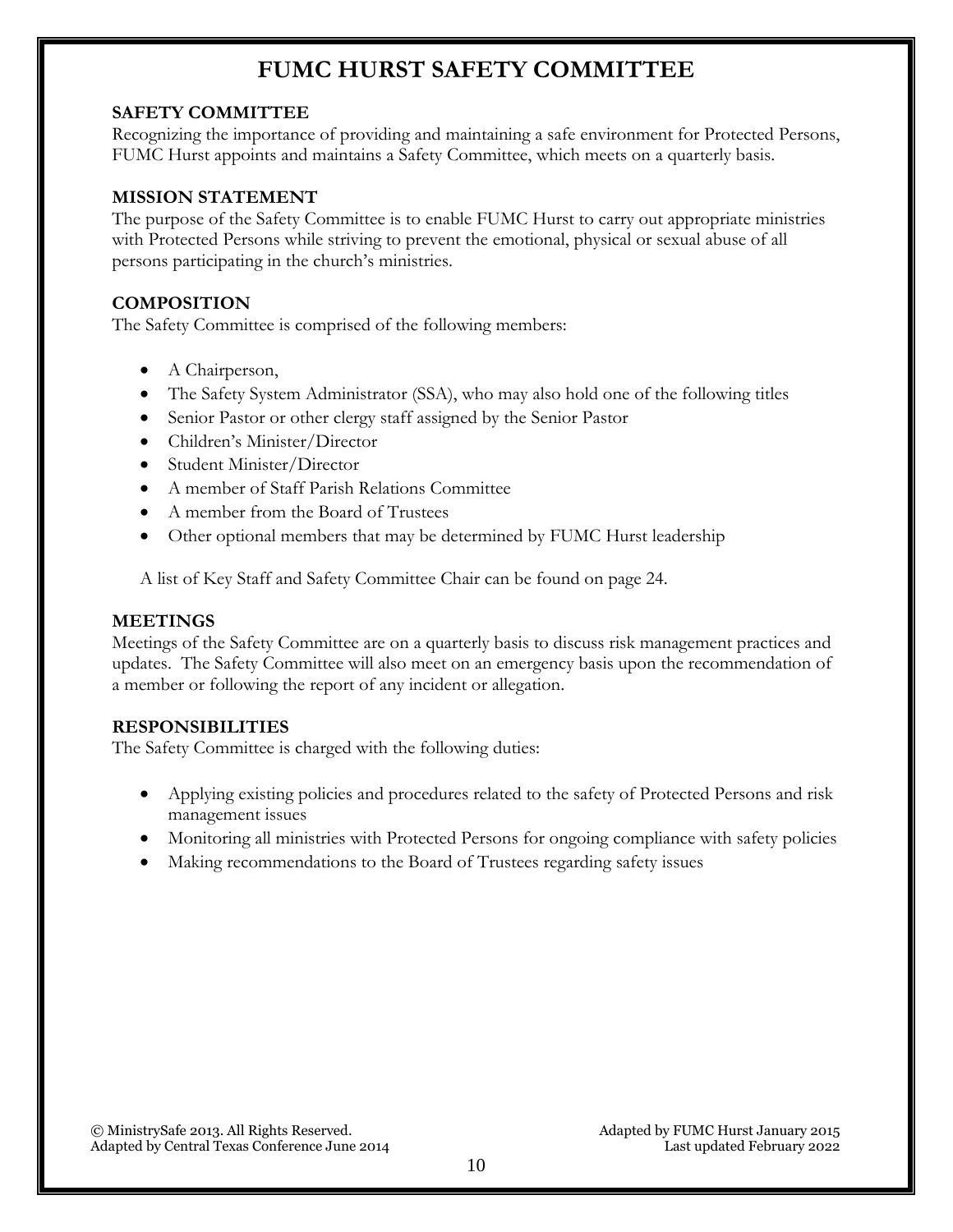## **MONITORING PLAN**

<span id="page-10-0"></span>Monitoring of Workers will include regular (announced and unannounced) visits in each program to provide supervisors the opportunity to observe Worker interactions with Protected Persons.

Supervisors of Directors will monitor their direct reports by:

- Conducting unscheduled observations of Children's and Student ministry programs a minimum of four times per year
- Meet monthly with program Directors to discuss their areas of ministry, ongoing risk management training, and adherence to risk management procedures
- Conduct written performance evaluations every six months for direct reports
- Provide written monitoring report to Executive/Senior Pastor every six months.
- Executive/Senior Pastor will report on Children's and Student Ministry at least once a year to the SPRC.

Directors will:

- Conduct unscheduled observations at least once each quarter for programs occurring monthly.
- Conduct unscheduled observations at least once each month for programs occurring weekly.
- Conduct unscheduled observations at least once each week for programs occurring daily.
- Conduct written performance evaluations every six months for paid Workers who are direct reports to the Children's/Student Directors.
- Conduct ongoing risk management training.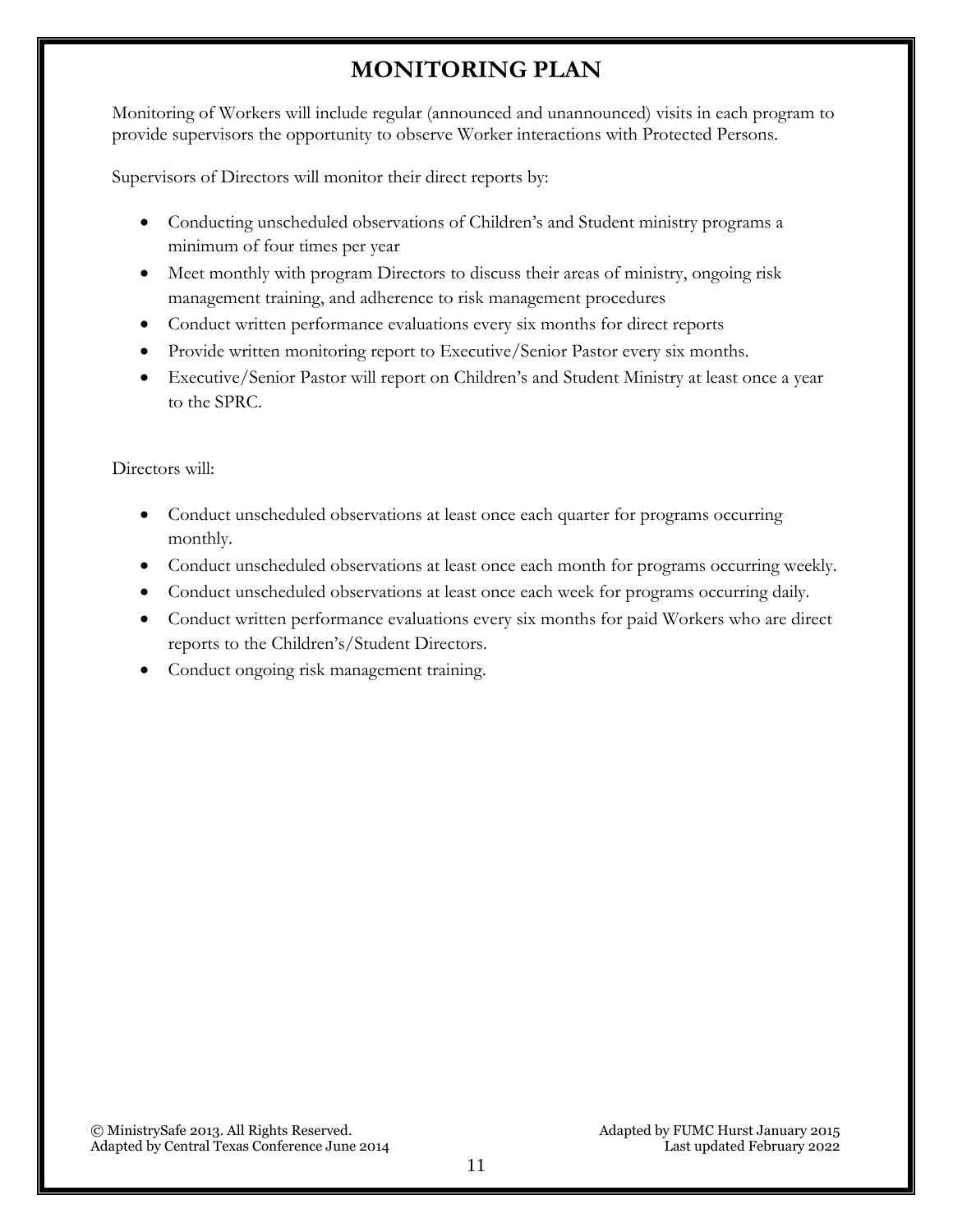## **BUILDING SAFETY**

<span id="page-11-0"></span>The Ministry Director will be responsible for ensuring that any area designated by the church for ministries with Protected Persons is monitored. This will include unobserved monitoring of Workers and Protected Persons in classrooms.

Classes shall remain in the assigned classroom location. If there is to be a change of classroom location or an activity requires leaving the assigned space, the Ministry Director must be notified and approve the change, and a sign must be posted on the door providing notice of any change of class location.

After every programming event, the Workers must ensure all Protected Persons are accounted for and every room and restroom in the designated area is checked prior to leaving.

## **CHILDREN**

No child will ever be left unattended or unsupervised in the designated children's area or on the children's playground during Children's Ministry programming, classes, or childcare, which is understood to include 15 minutes before and until reunited with a parent/guardian after schedule event. Children's Ministry Workers are prohibited from being alone with an individual child in any room, building or isolated area of the playground, with the exception of circumstances outlined under *One-to-One Interactions* (see page [15\)](#page-14-0).

In the event a Worker finds he/she is alone with a child/children after departure of other adults, that Worker will take the child/children to a room or building occupied by others, or to a location easily observed by others. A note will be left on the door notifying where children are. (Example: If a child is the last in a class to be picked up by a Parent/Guardian, move to an adjoining room where other Workers are present.)

Workers are to circulate, watching children during play periods, giving particular attention to isolated areas that are not easily seen from all viewpoints. (Example: under slides, in corners, behind structures.)

Any two children together in an unseen or less easily viewed area should be redirected to another (more open) area.

## **STUDENTS**

No student will ever be left unattended or unsupervised during Student Ministry programming or meetings. Student Ministry Workers are prohibited from being alone with an individual student in any room, building or outside. Exceptions for staff members are outlined under *One-to-One Interactions* (see page [15\)](#page-14-0). In the event a Worker finds himself/herself alone with a student(s), that Worker will take the student(s) to a room or building occupied by others, or to a location easily observed by others. (Example: If a student desires additional conversation or counsel with a Worker after regular programming has concluded, move to an adjoining room where other Workers are present.)

Any two students together in an unseen or less easily viewed area should be redirected to another (more open) area.

## **Off-Site Safety**

All Building Safety guidelines shall be applied in all off-site settings.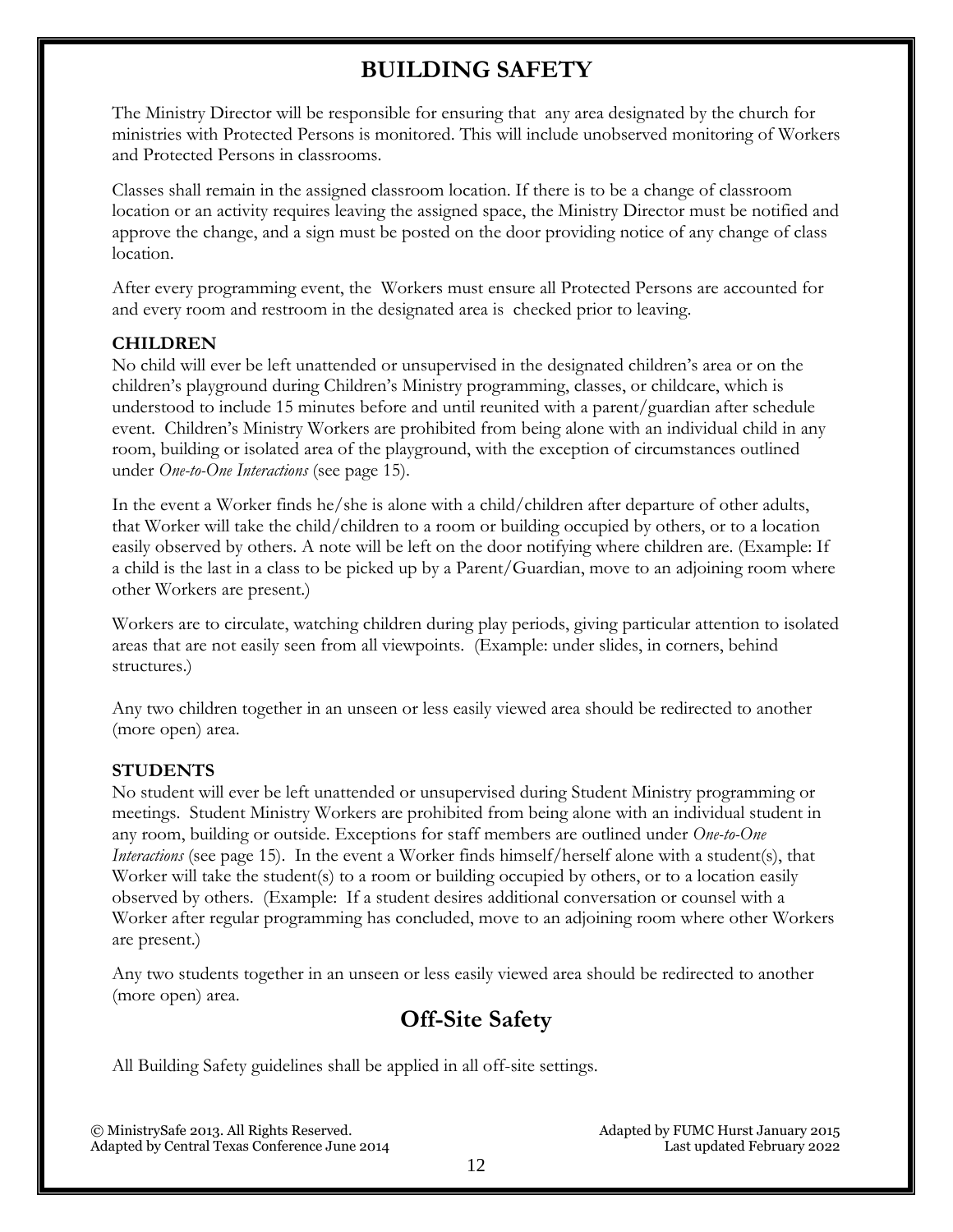## **PARENTAL/GUARDIAN CONTACT**

<span id="page-12-0"></span>Parents/Guardians of Protected Persons in the care of our Workers will be contacted if the Protected Person becomes ill, injured, or has a severe disciplinary problem. Therefore, Workers must have contact information for each child/student at all times. Please ask parents of children to make sure their cell phone number is on child's nametag.\*

## **PARENTAL INVOLVEMENT**

<span id="page-12-1"></span>Parents/Guardians are encouraged to visit any services and programs in which their Protected Person is involved at FUMC Hurst. Parents/Guardians have an open invitation to observe all programs and activities in which their Protected Person is involved. However, Parents/ Guardians who desire to participate in or have continuous, ongoing contact with their children's/student's programs will be required to complete the Ministry Safe Process.

## **RELEASE OF CHILDREN**

<span id="page-12-2"></span>At any time that a child has been entrusted to our Children's Ministry Workers, FUMC Hurst incurs responsibility for the safety and well-being of the child. Workers must act to ensure the appropriate supervision and safety of children in their charge.

Children's Ministry Workers are responsible for releasing children in their care only to Parents/Guardians or other persons designated by Parents/Guardians at the close of services or activities.\* In the event that Workers are uncertain of the propriety of releasing a child, they should immediately locate or contact their direct supervisor or the Ministry Director before releasing the child.

It is presumed that a person who drops off a child has authority to pick up the child. Parents/Guardians shall be responsible for providing the Minister/Director with any special circumstances as they arise relating to the custody of a child. Parents/Guardians should pick up a child immediately following the Sunday school class or event and before going to Coffee Fellowship or other activities.

## **Sunday Morning**

A positive identity security system is in place so that the person picking up a child can be positively matched to the child. All children, birth through fifth grade, must be picked up by a Parent/Guardian or other designated adult with the matching nametag. Special exceptions need to be approved through the Ministry Director.

## **Ministry Events Not Utilizing the Electronic System**

Parents/Guardians or their designee will sign their child in and out at the beginning and end of an event. If an adult other than the parent/guardian will be picking up the child, the parent/guardian should notify the ministry leader.

\* It is understood that in some off-site mission contexts, the ability to gain this information for community children coming to participate in an activity may not be possible. Mission teams will operate out of the best interest of the child under the guidance of the agency/agencies through which they are working.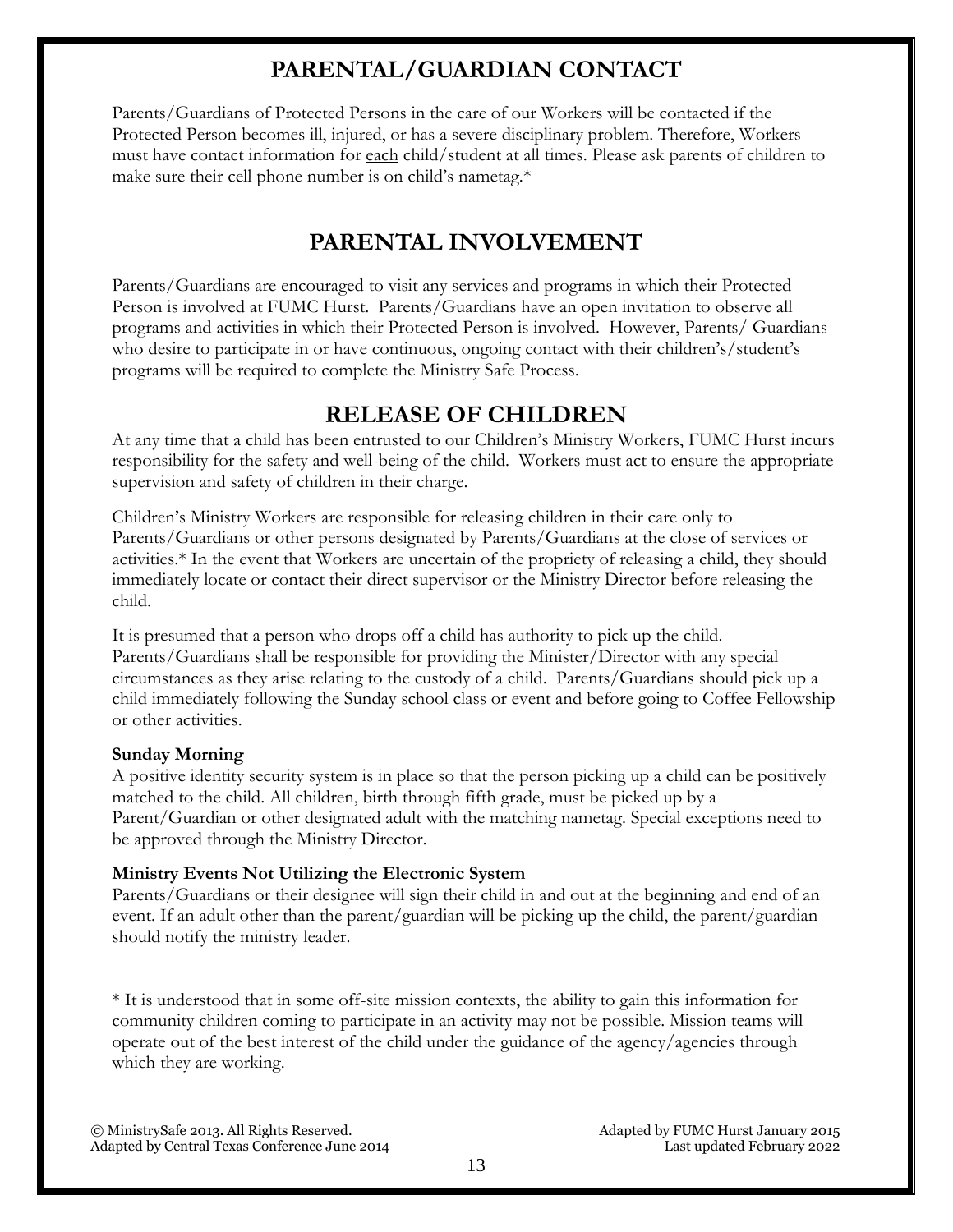## **WORKER TO CHILD/STUDENT RATIOS**

<span id="page-13-0"></span>This church is committed to providing adequate supervision in all ministries with Protected Persons.

#### **A minimum of two unrelated Adult Workers is required at all times.**

Any volunteers or staff age 17 or younger qualify as Protected Persons, **NOT Workers**, in the ratios below. Exceptions may be made for Licensed Professional Counselors or others with similar credentials, provided parents have agreed to a 1:1 meeting and space has been approved for such purposes.

It is also understood that in some off-site mission contexts, it may not be possible to maintain these ratios. In these cases, every effort will be made to maintain adequate supervision.

#### **CHILDREN**

| <b>PROGRAM</b>               | <b>UNRELATED WORKERS</b> | <b>CHILDREN</b> |  |
|------------------------------|--------------------------|-----------------|--|
| Nursery                      |                          |                 |  |
| Preschool, 2 and 3 years old |                          | 12              |  |
| Preschool, 4 and 5 years old |                          | 18              |  |
| Elementary $(K-6)$           |                          | 21              |  |

In the case of an event or childcare with a mixed-age group, the ratio related to the youngest child will be followed.

If a Worker is out of ratio, it is his/her responsibility to immediately notify the program supervisor or the Children's Director/Staff. The Supervisor will make a diligent effort to find substitute Workers to immediately bring the Worker to child ratio into compliance with this policy.

#### **STUDENTS**

The Central Texas Conference recommends that the primary Worker be at least 5 years older than the oldest student participant. All other Workers should be at least 1-year post high school or equivalent and be 3 years older than the oldest student participant.

For groups up to and including 30 students, there will be a minimum of two unrelated Workers. For every additional 1-15 students, one additional Worker will be required.

If a Worker is out of ratio, it is his/her responsibility to immediately notify the program supervisor or the Student Director(s). This person will make a diligent effort to immediately bring the Worker to student ratio into compliance with this policy.

**The above ratios are MinistrySafe minimum recommendations. Where supervision is concerned, more is generally better.**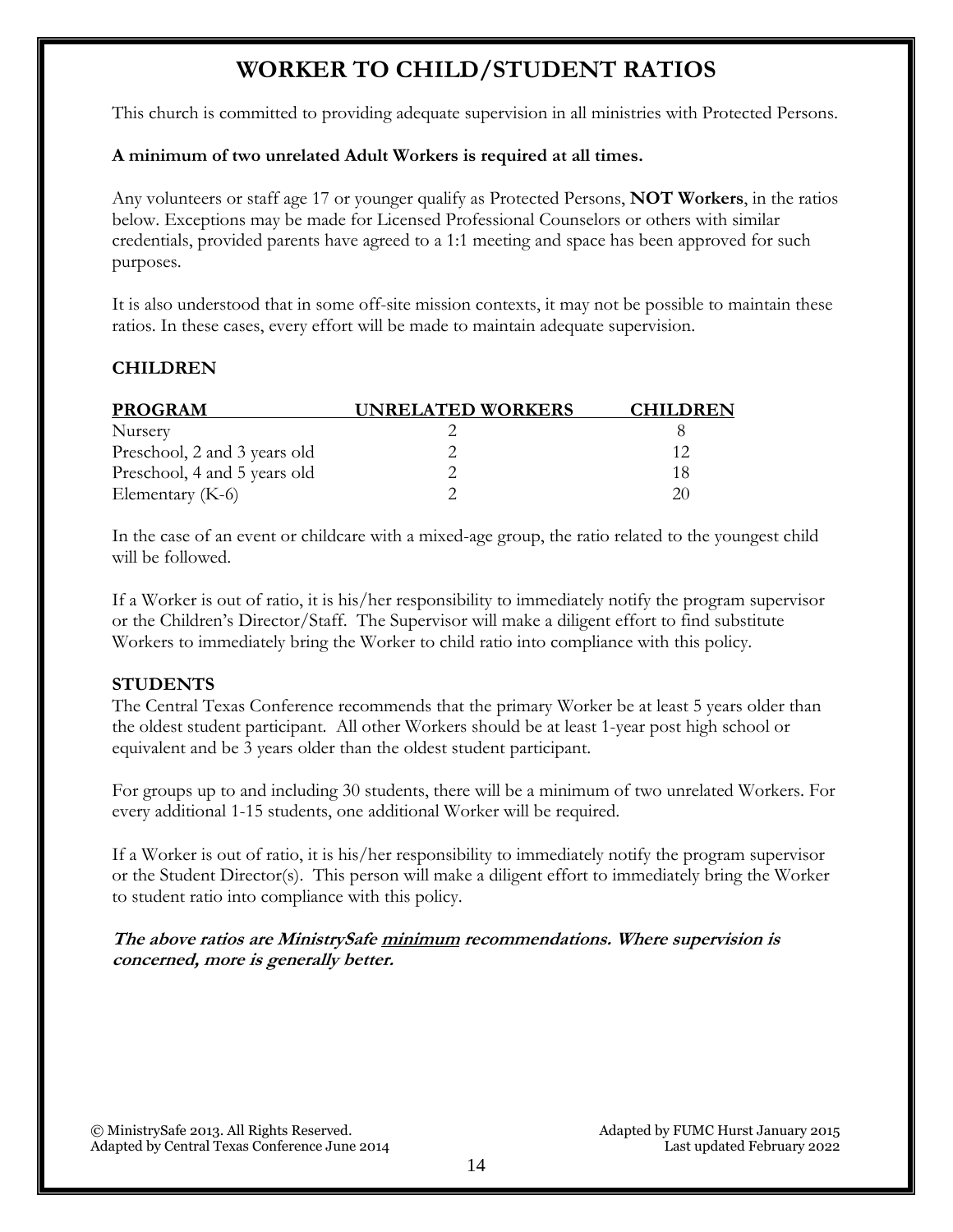## **ONE-TO-ONE INTERACTIONS**

<span id="page-14-0"></span>We recognize that meeting the emotional needs of Protected Persons may occasionally require a staff member to minister to them on an individual basis. It shall not be a violation of the two-adult policy for the staff person to meet with the Protected Person, when the Protected Person or his/her Parents/Guardians have requested the closed meeting, provided:

- 1. Parents'/Guardians' permission will be sought.
- 2. The meeting is for a relatively brief time.
- 3. The Minister/Director informs another paid member of the FUMC Hurst staff at the beginning and end of the meeting.
- 4. A confidential record of the meeting, its duration, and the identity of the Protected Person involved is kept.
- 5. Such meetings are infrequent for children. Meetings may happen more frequently with youth, given parent permission.

## **INFORMAL CONTACT**

<span id="page-14-1"></span>Informal contact independent of FUMC Hurst activities refers to phone calls, letters, email, messaging, or face-to-face contact between a Worker and a Protected Person that is not connected to official FUMC Hurst activities. FUMC Hurst recognizes that informal contact between Workers and Protected Persons frequently occurs; for example, Workers may hire teens as babysitters for their own children, or Workers may see kids during social events with the student's family. This interaction is usually legitimate and beneficial. However, Workers should seek permission of Parents/Guardians before having informal contact with their child. The Worker should clearly let the Parents/Guardians know the nature of the contact and that it is not part of a church activity. Parents/Guardians are responsible for monitoring this informal contact.

## **DISCIPLINE POLICY OF FUMC HURST**

<span id="page-14-2"></span>The setting of appropriate boundaries for children and students is encouraged and supported as a loving act and will often prevent the need for disciplinary interactions.

## **PHYSICAL INTERACTIONS**

Workers are prohibited from using physical discipline in any manner for behavioral management of Protected Persons. No form of physical discipline is acceptable. This prohibition includes, but is not limited to, spanking, slapping, pinching, hitting, or any other physical force as retaliation or correction for inappropriate behaviors by Protected Persons. This holds true even if Parents/Guardians request otherwise.

#### **VERBAL INTERACTIONS**

Verbal interactions between Workers and Protected Persons should be positive and uplifting. Workers should strive to keep verbal interactions encouraging, constructive, and mindful of their mission of aiding Parents/Guardians in the spiritual growth and development of Protected Persons.

To this end, Workers should not talk to Protected Persons in a way that is or could be construed by any reasonable observer as harsh, threatening, intimidating, shaming, derogatory, demeaning, or humiliating. In addition, Workers are expected to refrain from swearing in the presence of Protected Persons.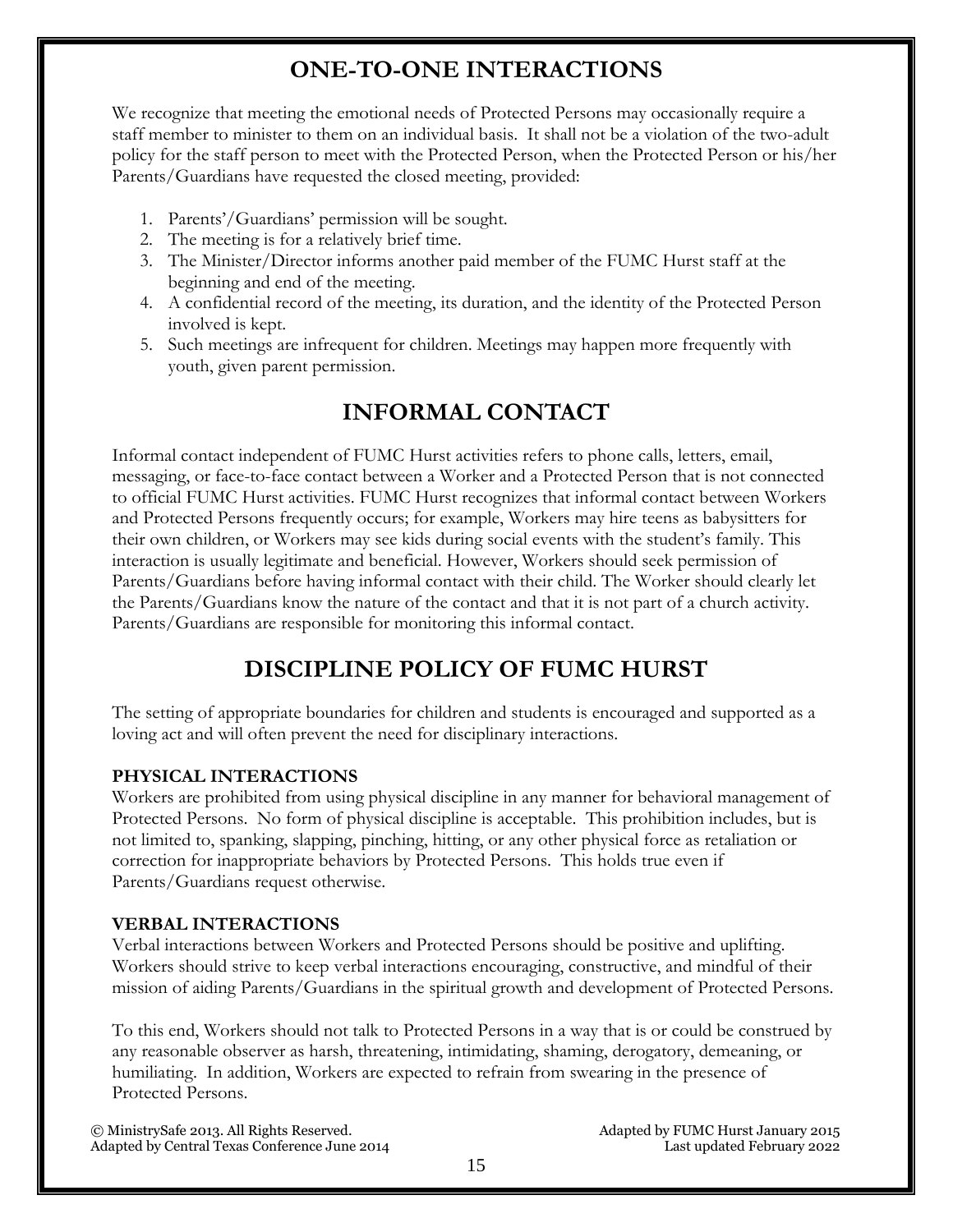#### **CHILDREN**

Strategies such as positive reinforcement, close proximity to Workers, choices, and redirection should be used to guide the behavior of children. In the event these interventions do not work, Workers will use time-outs and other non-physical methods of behavior management. In employing this procedure, Workers should observe the following guidelines. In cases of children with special needs, please see the Director for suggestions specific to the child's needs.

- 1. Verbally redirect the child before physically intervening. With younger children, some physical redirection may be necessary (for example, removing a toy from the hands of a child that is hitting another).
- 2. If the behavior does not cease, remove or direct the child to another area of the room, away from the group (avoid being alone with the child).
- 3. Provide the child with a simple, understandable reason for the time-out, and provide the child with a clear explanation of your expectations. ("Jamie, you didn't stop hitting Chris when I asked you to, so you need to sit quietly in the blue chair for three minutes.") In addition, be verbally reassuring, as being removed from the group will likely upset the child. Do not physically hold the child in time-out.
- 4. Provide the child with a chair to sit in or a "spot" to sit on (using a pillow, blanket, carpet square, etc.) until his/her time-out is complete.
- 5. Follow the rule of thumb that a time-out is ineffective if it lasts longer than one minute for every year of the child's age (3 years old, 3 minutes).
- 6. Monitor the child through the entire time-out without giving your undivided attention. For longer time-outs, give intermittent praise to reassure the child and keep him/her on task. ("Jamie, you're doing a great job of sitting quietly – just 2 more minutes.")
- 7. Praise the child once he or she has completed the time-out and tell them that their reward is being able to rejoin the group. Remind the child that repeating his/her initial behavior will result in further time-out. Follow this with praise.

Uncontrollable or unusual behavior should be reported immediately to the Ministry Director. The Director may offer suggestions on how to speak with Parents/Guardians or may choose to speak to them personally. When speaking with Parents/Guardians, always try to end on a positive note. Never give the impression that a child is no longer welcome in a ministry event/class.

#### **STUDENTS**

If a student is unruly or fails to comply with verbal warnings or instructions from Workers, report it to the Ministry Director immediately. The Ministry Director or his/her designee may contact the student's Parents/Guardians, and that student may be asked to leave (if not endangered by doing so) or the student's Parents/Guardians will be asked to pick up the student. In the event of a fight or physical altercation, the Workers will verbally redirect students involved and will try to avoid physical intervention. Uncontrollable or unusual behavior should be reported immediately to the Ministry Director who will contact the Parents/Guardians.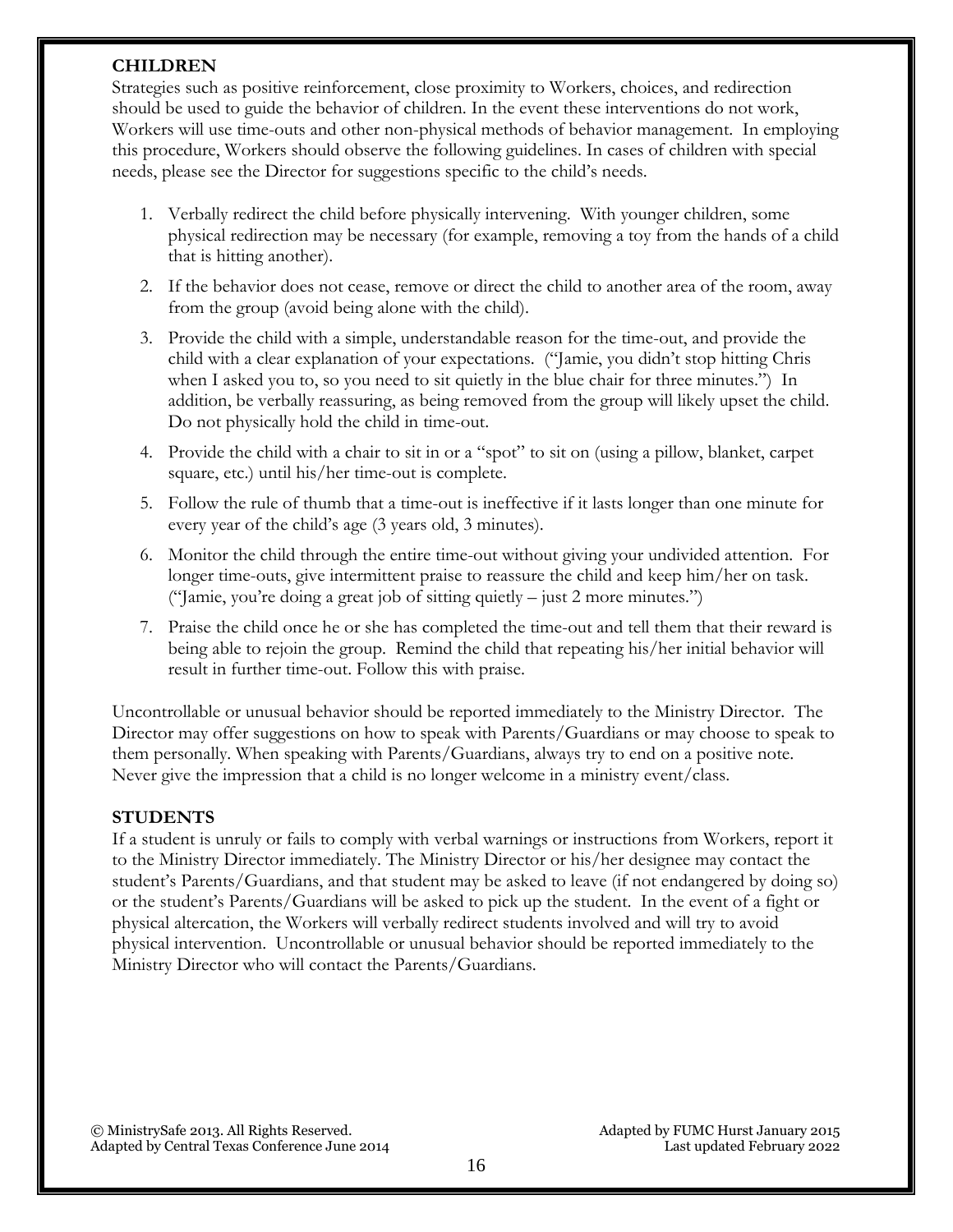## **PHYSICAL CONTACT**

<span id="page-16-0"></span>FUMC Hurst is committed to protecting the children, students and vulnerable adults in its care. To this end, FUMC Hurst has implemented a "Physical Contact Policy," which promotes a positive, nurturing environment for our ministries with Protected Persons, while protecting children, students and vulnerable adults, as well as those who work with them. The following guidelines are to be carefully followed by anyone working in ministries with Protected Persons:

- 1. Physical contact should be for the benefit of the Protected Person, and never be based upon the emotional needs of a Worker.
- 2. Side hugs, pats on the back, "high fives," handshakes, and other forms of appropriate physical affection between Workers and Protected Persons are important for healthy development, and are generally suitable in the church setting. Touching need not be completely avoided, but is acceptable only in public. Workers must be aware of how it looks and how the person being touched may interpret the contact.
- 3. Workers should be aware that physical contact can be interpreted differently across cultures.
- 4. Inappropriate touching, which includes, but is not limited to: frontal hugs, back rubs, massages, lap sitting, kissing, and any other inappropriate displays of affection between Workers and Protected Persons, are forbidden. Any inappropriate physical contact, touching or displays of affection should be immediately reported to an immediate supervisor, the Ministry Director or the Executive/Senior Pastor. Furthermore, if you see Protected Persons engaging in these behaviors with one another, you are to instruct them to stop.
- 5. Physical contact and affection should be given only in observable places or when in the presence of other Protected Persons or Workers. It is much less likely that touch will be inappropriate or misinterpreted when physical contact is open to observation.
- 6. Physical contact in any form should not give even the appearance of wrongdoing. The personal behavior of Workers in ministries with Protected Persons must foster trust at all times. Personal conduct must be above reproach. Remember: Perception is reality.
- 7. Do not force physical contact, touch or affection on a reluctant Protected Person. A Protected Person's preference not to be touched must be respected.
- 8. Workers are responsible for safeguarding Protected Persons under their supervision from inappropriate or unwanted touch by others, including that initiated by other Protected Persons (peers).
- 9. Any inappropriate behavior or suspected abuse by a Worker or Protected Person must be reported immediately to a direct supervisor, the Ministry Director or the Executive/Senior Pastor.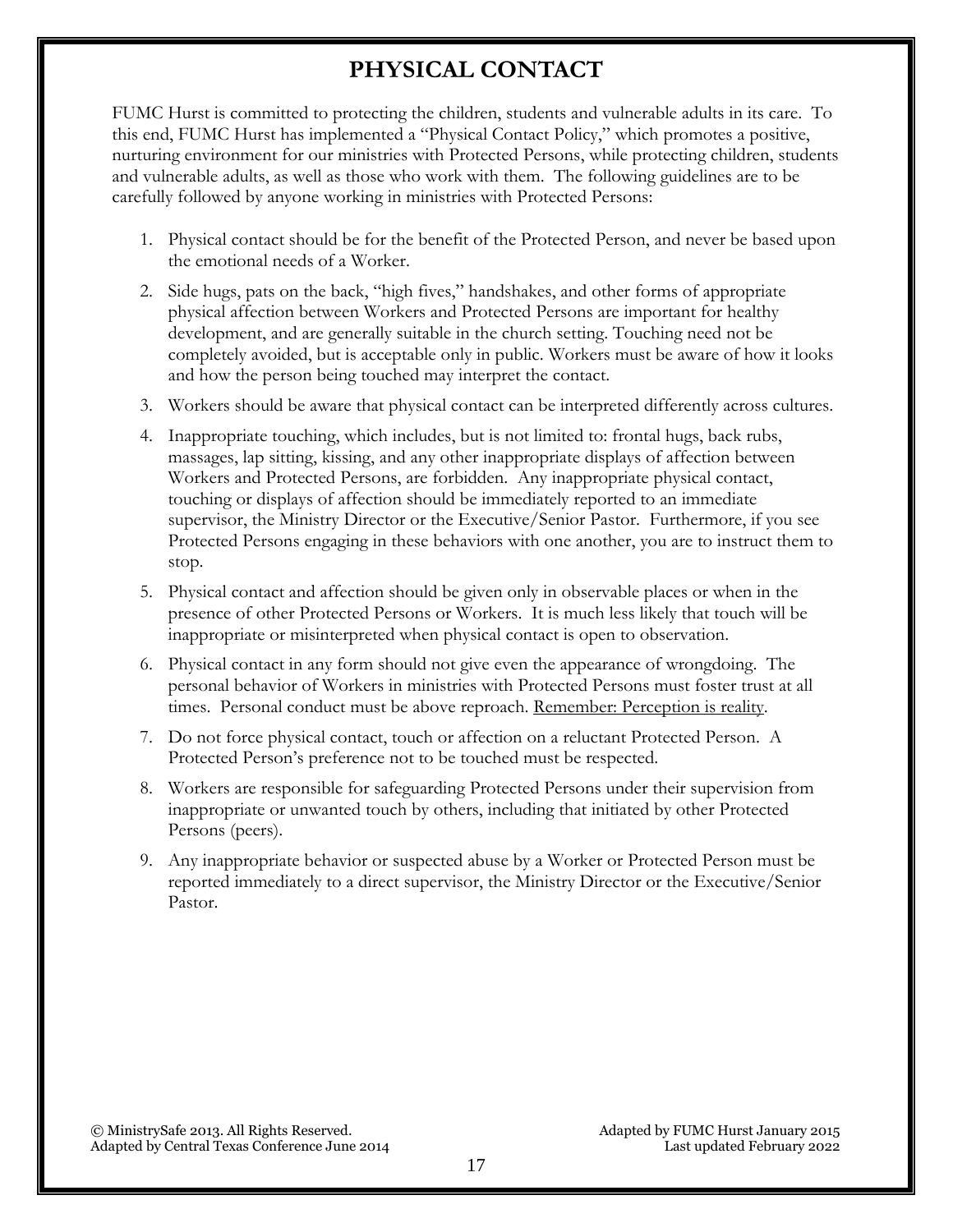## <span id="page-17-0"></span>**BATHROOM SUPERVISION AND ASSISTANCE GUIDELINES**

## **NURSERY CHILDREN**

Because nursery children may require complete assistance with their bathroom activities, all Workers will observe the following policies:

#### **Diapering**

- 1. Only paid nursery/childcare Workers or the child's Parents/Guardians will undertake the diapering of children of either sex.
- 2. Changing of diapers should be done in plain sight of other nursery/childcare Workers.
- 3. Children will never be left unattended on changing tables.
- 4. Any special instructions given by Parents/Guardians leaving children in the nursery will be recorded ("Seth Adams has a medicine in the bag for rash.")
- 5. Children should be re-diapered and re-clothed immediately upon the completion of changing their soiled diaper.
- 6. Children should be changed on changing stations or diaper mats only.

#### **Toilet Training**

- 1. No child will be forced to toilet train.
- 2. Only paid nursery/childcare Workers or the child's Parents/Guardians will participate in toilet training efforts with children of either sex.
- 3. When children are taken into bathrooms, the door will be left partially open.
- 4. Young children will never be left unmonitored in bathrooms.
- 5. Parents/Guardians should be consulted on each child's progress in the toilet training process before leaving the child with Workers. Any special instructions given by Parents/Guardians will be recorded. ("Georgia can use the toilet, but she needs to be reminded – ask her if she needs to go.")
- 6. Children should be assisted in straightening their clothing before returning to the room with other children.
- 7. "Accidents" should be handled by reassuring the child and completing the changing of diapers or underwear and clothing. Extra clothing and diapers are available in the nursery area if the Parents/Guardians have not furnished a change of clothing.

## **PRE-SCHOOL AND SCHOOL AGE CHILDREN**

Children may be accompanied to the restroom for supervision and assistance when needed. However, children should receive the minimum amount of assistance needed based upon their individual capabilities. An individual worker should never take a lone child to the restroom.

When a child is taken to a bathroom outside the classroom, a Worker must check the bathroom before the child enters to ensure it is safe. Ideally, he/she will remain outside the bathroom while the child is inside.

If a Worker must go into the restroom to check on an individual child, he or she should seek out another Worker to accompany him/her. If another Worker is not available to accompany, he/she should go to the exterior bathroom door, knock, and ask if the child needs assistance. If the child requires assistance, the Worker should leave the exterior bathroom door open when entering the bathroom area and try to verbally assist the child in completing their activities, while the child remains behind the door of the bathroom stall. If assistance was needed, worker shall notify parent upon pick up.

Any assistance with the straightening or fastening of garments should be done in the presence of another Worker.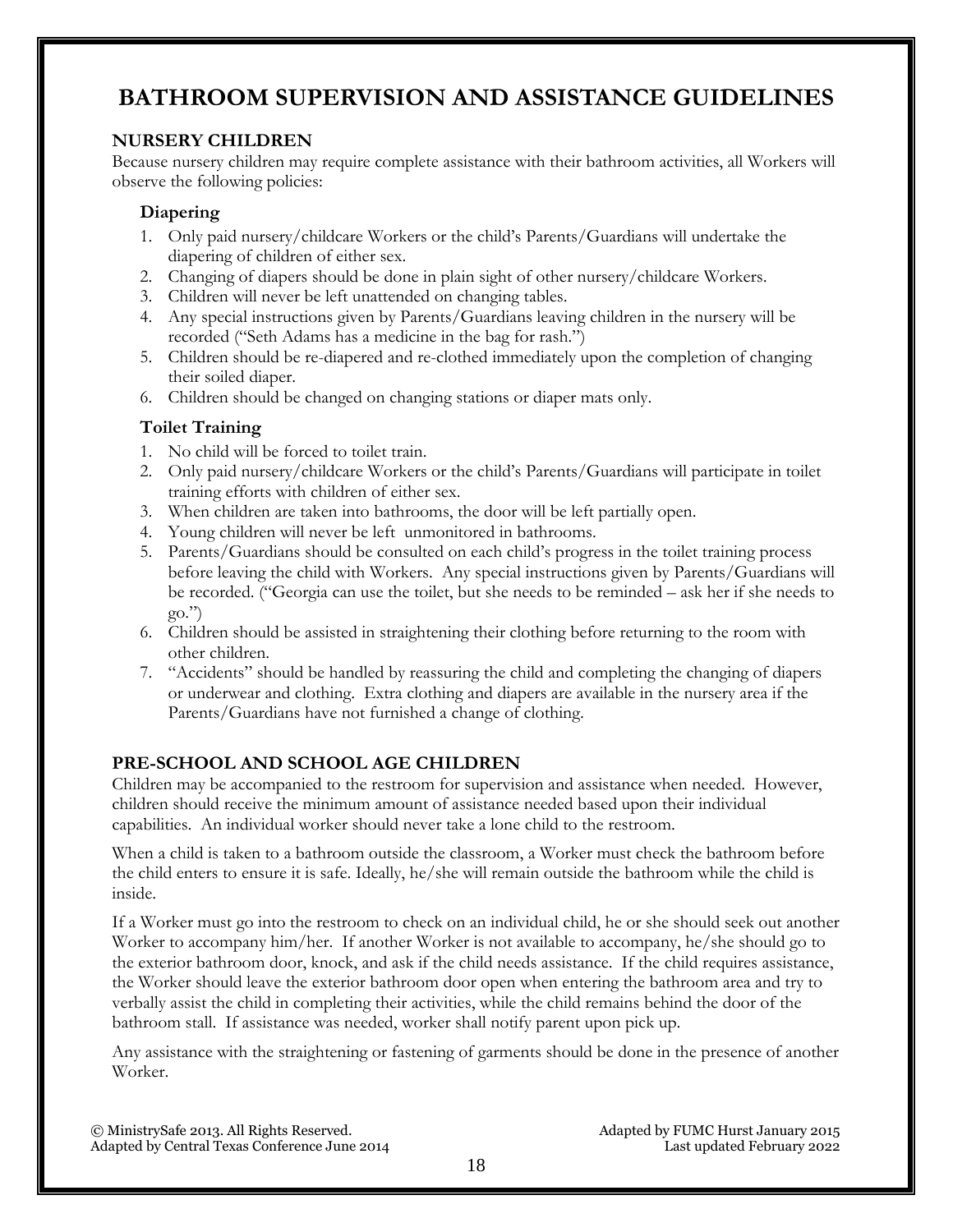## **BATHROOM SUPERVISION (Continued)**

### **CHILDREN WITH SPECIAL NEEDS**

Parents/Guardians will offer instructions to Workers to change the diapers of individuals with special needs. After the age of four, it is preferred that the Parents/Guardians assist individuals with special needs. If Parents/Guardians are not available, two adult Workers, preferably the same gender as the Protected Person, will assist with needs.

## **NUDITY**

<span id="page-18-0"></span>Workers should never be nude in the presence of Protected Persons. In the event there is a situation that may call for or contemplate the possibility of nudity (i.e. changing clothes during a pool party, weekend or overnight retreat, etc.), the Ministry Director will submit a plan for approval to the Executive/Senior Pastor concerning arrangements for showering or changing clothes so that every person has a private area to bathe and/or change clothes (no group changing rooms). Changing and shower areas should be monitored from the outside door at all times while Protected Persons or Workers are changing or bathing to prevent both Worker to Protected Person abuse and Protected Person to Protected Person abuse.

## **SLEEPING ARRANGEMENTS**

<span id="page-18-1"></span>It is anticipated that certain ministry activities may occasionally require that overnight sleeping arrangements be made for Protected Persons and Workers (i.e. retreats, lock-ins, mission trips, etc.). In the event an activity requires sleeping arrangements, Workers will strictly observe the following rules:

- 1. The two unrelated Worker rule must be followed. The two adult leaders present must have previously completed FUMC Hurst's MinistrySafe process.
- 2. Overnight arrangements, including sleeping, bathing, and changing, must be submitted in writing to, and approved by, the Executive/Senior Pastor prior to the activity, and have signed approval of Parents/Guardians. It is recommended that this information be included in the permission slip for the event and signed by the Parents/Guardians.
- 3. As long as any Protected Persons are awake, two of the leaders must also be awake and monitoring Protected Persons to ensure safe behavior.
- 4. Workers and Protected Persons must wear modest sleeping attire.
- 5. In the event a sleepover on the FUMC Hurst campus involves males and females, males and females must sleep in separate rooms, properly supervised by leaders of the same gender. If sleepover event is off-site and separate rooms are not available, a plan for separation will be submitted and approved prior to the event.
- 6. Workers will monitor sleeping Protected Persons by periodically conducting visual bed checks to ensure that sleeping Protected Persons remain in designated sleeping places. During bed checks, Workers should never physically touch a Protected Person.
- 7. In the event that overnight arrangements do not include standard beds, each Worker and Protected Person will use single air mattresses, sleeping bags or blankets. In these instances, a "one-person-to-one bag or blanket" rule will be observed.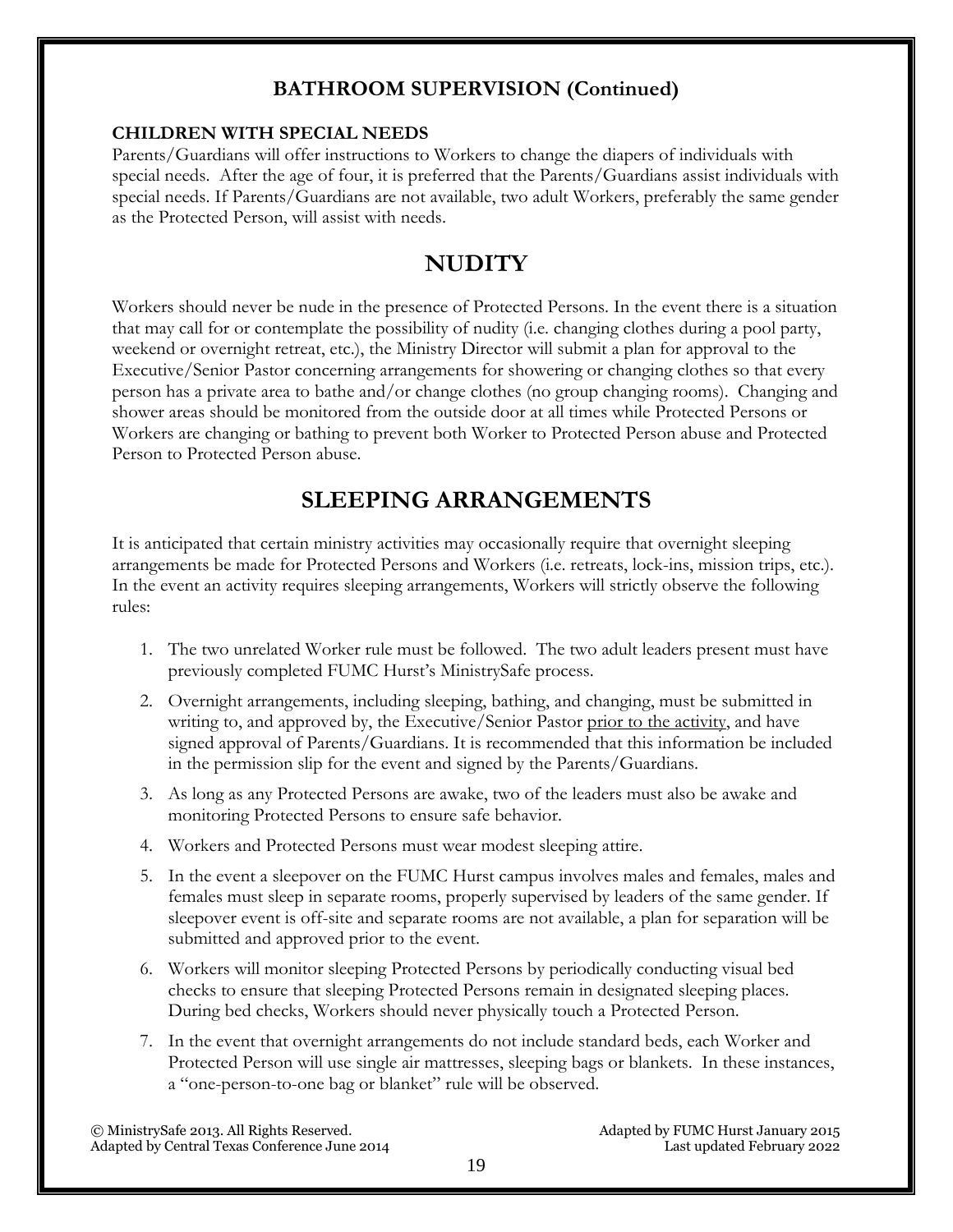## **TRANSPORTATION**

<span id="page-19-0"></span>Workers may from time to time be in a position to provide transportation for Protected Persons. The following guidelines should be strictly observed when Workers are involved in the transportation of Protected Persons for ministry purposes:

- 1. Drivers must be at least 21 years of age and have a valid driver's license and current insurance.
- 2. Best practices of ministry recommend two unrelated Workers in every car; however, this is not always possible. In the case of one adult per vehicle, each vehicle must remain within sight of another vehicle in the caravan. **Never will there be an individual Protected Person alone with an adult in a vehicle.**
- 3. Protected Persons should be transported directly to their destination. Unauthorized stops should be avoided. In the case of an emergency, a passenger should notify another vehicle in the caravan.
- 4. Workers should avoid physical contact with Protected Persons while in vehicles.
- 5. No cell phones may be utilized by the driver while driving Protected Persons, unless in an emergency. In these cases, hand-free is preferred.
- 6. No drivers under age 25 may drive the church owned or rented vehicles.
- 7. Students who are licensed drivers will not be allowed to drive themselves from the church to an off-site church event. Occasional exceptions may be made in consultation between the Director, Parents/Guardians, and student.

Parents/Guardians are discouraged from asking leaders to transport children or youth. However, if a leader does transport a child or youth at the Parents'/Guardians' request, this should be recognized as informal contact (not part of church activities), and the guidelines for informal contact should be followed (see page 16).

## **ALCOHOL, TOBACCO, VAPING, AND DRUG USE**

<span id="page-19-1"></span>Workers are prohibited from the use, possession, or being under the influence of alcohol, tobacco, vaping products, and illegal drugs, or impairing medications while on church property, while traveling with Protected Persons, or while in the presence of Protected Persons or their Parents/Guardians.

## **MEDICATION**

<span id="page-19-2"></span>Medication may only be given to a Protected Person by a Worker with written instructions from the Parents/Guardians. The medication must be in the original packaging, including over-the-counter medication.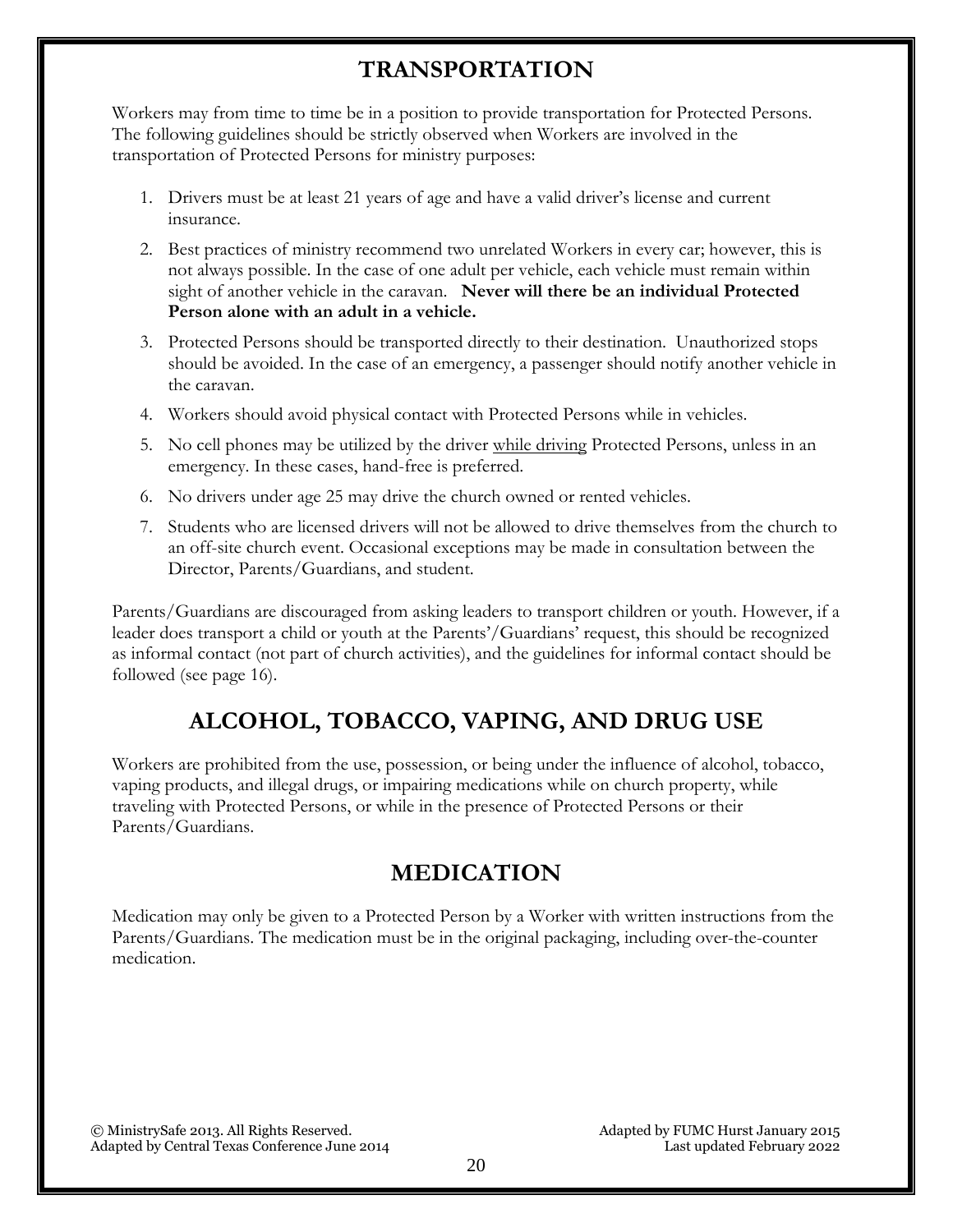## **SEXUALLY ORIENTED CONVERSATIONS**

<span id="page-20-0"></span>Workers are prohibited from engaging in any sexually oriented conversations with Protected Persons and are not permitted to discuss with any Protected Person any inappropriate or explicit information about their own personal relationships, dating or sexual activities. However, it is expected that from time to time the ministry discussions and lessons may address age appropriate issues related to dating, sex, and human sexuality. These lessons will convey to the Protected Persons the church's view on these topics.

#### **CHILDREN**

A Parent/Guardian signature will be required for each child involved in such lessons.

#### **STUDENTS**

<span id="page-20-1"></span>It is recommended that Parents/Guardians be notified in advance of these lessons.

## **APPROPRIATE MATERIALS**

Workers in our ministries with Protected Persons are prohibited from possessing any graphic, violent, and/or sexually oriented materials (magazines, cards, games, images, videos, films, etc.) on church property or in the presence of Protected Persons, with the exception of approved teaching materials discussed above. Workers should check with Parents/Guardians and use good judgment regarding media used in programming and during events including movies, TV shows, and images. No R-rated movies are permitted.

## **PHOTOS**

<span id="page-20-2"></span>Please be aware that not all Parents/Guardians have consented to having their child photographed. Paid Workers, or their designee(s), should be the only ones photographing Protected Persons during official church events. In the case of large events, the designee(s) will be provided with a badge identifying them as such.

## **SOCIAL MEDIA**

<span id="page-20-3"></span>Social Media is defined as social networking websites or applications that foster interactions in a virtual environment, including, but not limited to, Facebook, Instagram, Twitter, Snapchat, Flickr, blogs, dating websites and apps, and video calling services such as FaceTime or Skype, as well as email, instant messaging, texting and phone calls.

As FUMC Hurst seeks to provide a safe environment for Protected Persons, it shall be within the scope of our ministry to educate Parents/Guardians, youth, and children on the safe use of social media platforms. It is recommended that Parents/Guardians always monitor their child/student's social media interactions.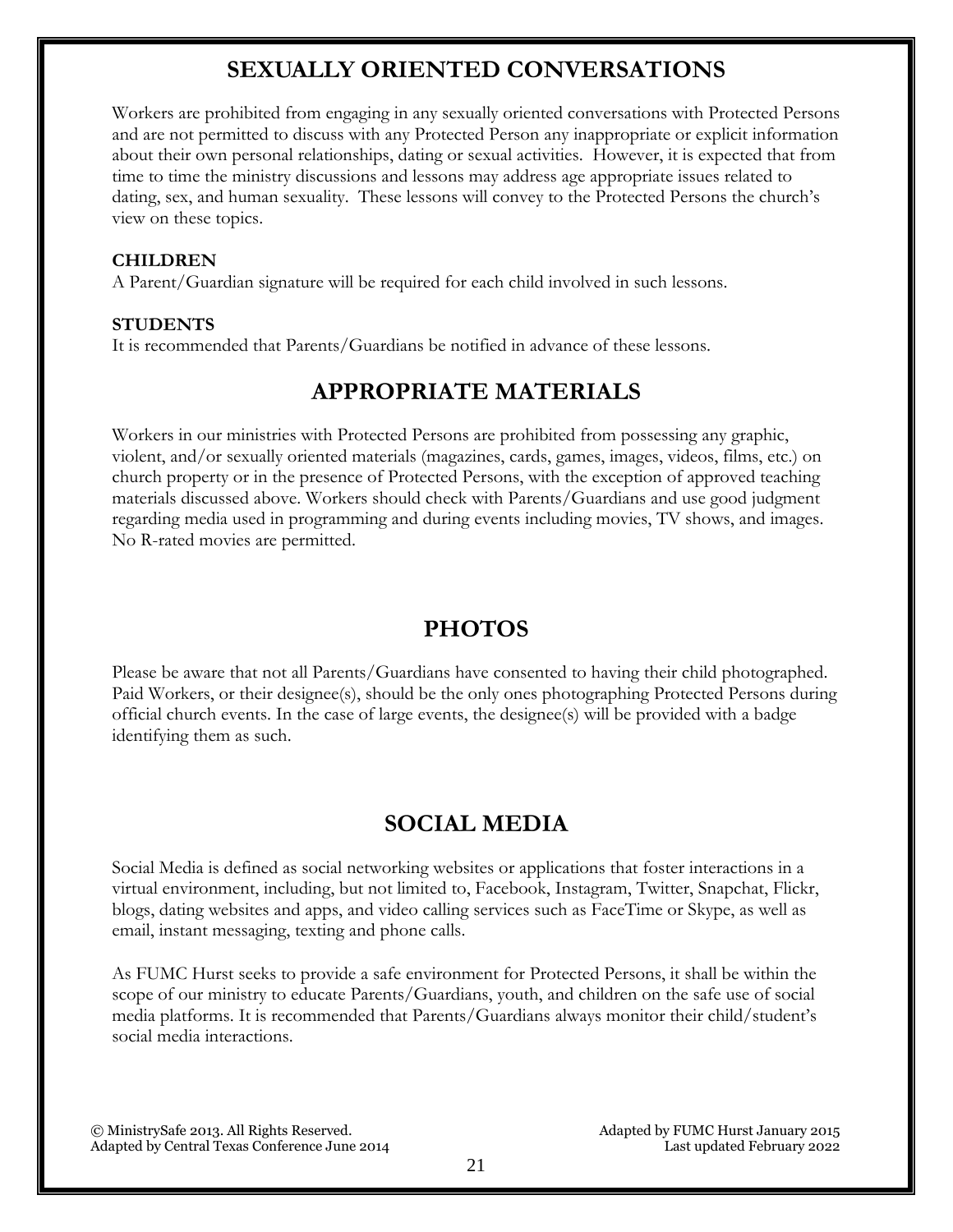## **SOCIAL MEDIA (Continued)**

To the best of their ability, Workers shall NOT:

- 1. Use social media of any type to share photographs or video of Protected Persons anywhere on the internet except with specific written permission, given to FUMC Hurst, by their Parents/Guardians to post on official FUMC Hurst pages/groups. In certain limited circumstances, a partner organization may invite Workers to share photos of children from their organization on the Workers' personal social media account. In this case, Workers may defer to the partner organization's guidelines. This DOES NOT apply to Protected Persons from FUMC Hurst.
- 2. Post personal or identifying information of Protected Persons with or without photos or videos, anywhere on the internet without specific written permission, given to FUMC Hurst, by their Parents/Guardians. For example, pictures of Protected Persons will not have names posted or have parents "tagged."
- 3. Ask a Protected Person to be a "friend" using any type of social media, such as Facebook. Adults may accept a "friend" request from Protected Persons with the knowledge and permission of their Parents/Guardians.
- 4. Ignore or fail to act upon any material that raises suspicion that a Protected Person has been or will be abused/neglected/exploited. The Ministry Director or Executive/Senior Pastor should be contacted immediately in compliance with Texas law and this policy.
- 5. Use email, texting, phone calls, or other social media to communicate with Protected Persons in inappropriate ways. Inappropriate communication may involve, but is not limited to, discussions of a sexual nature, sexting, sharing inappropriate pictures, manipulation, harassment, intimidation, or grooming issues. Prolonged private discussions between an adult and a Protected Person are also inappropriate, much like it is inappropriate for a faceto-face discussion of this type to take place with no additional supervision. Conversations through social media should always be conducted by means that can be recoverable (e.g. email, text message, voicemail, Facebook). It is always strongly recommended that Parents/Guardians be aware of communication that exists between their child and any adult.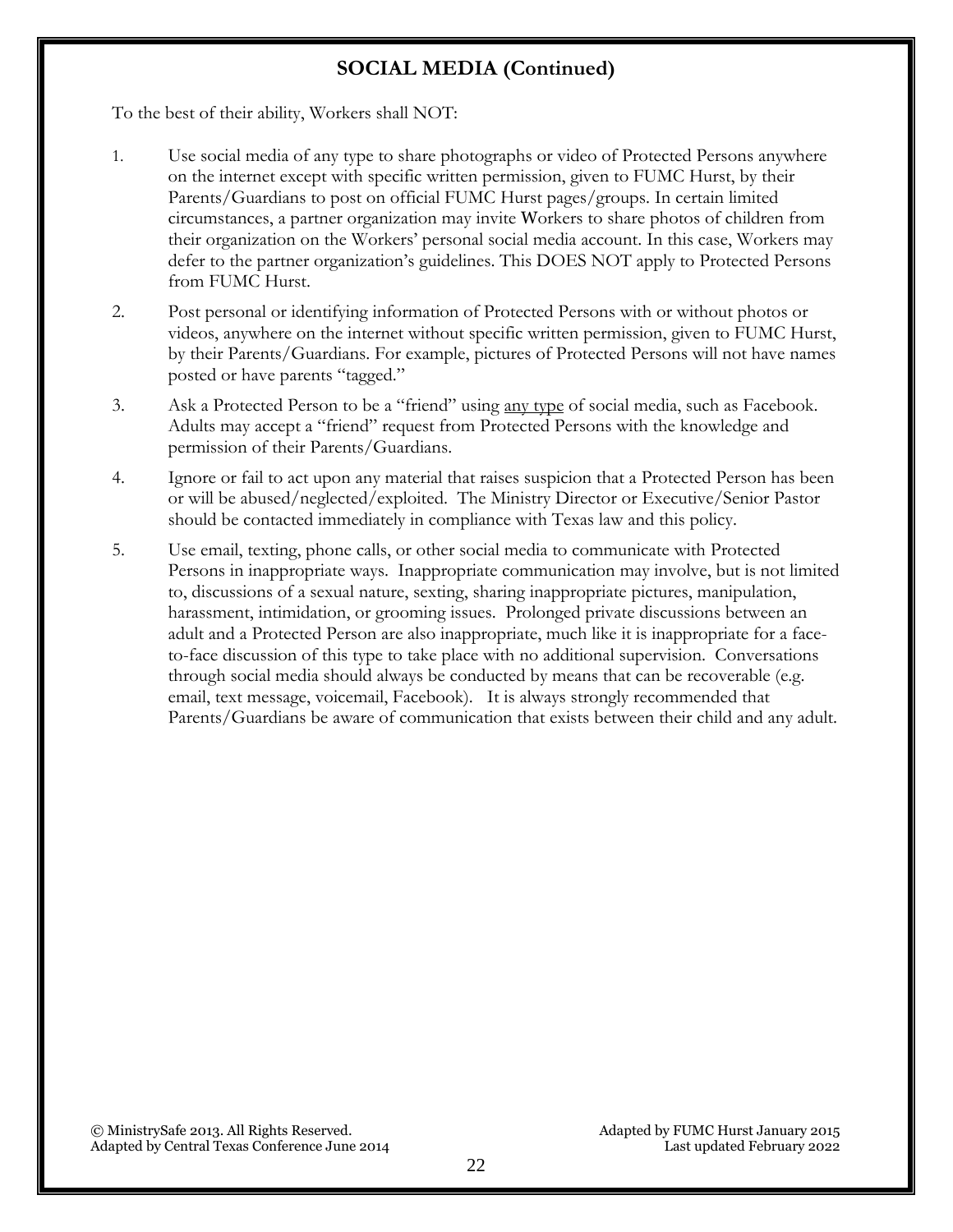## **KEY STAFF/VOLUNTEERS AT FUMC HURST 2022\***

<span id="page-22-0"></span>Indicated below are the people who hold key areas of leadership (whether staff or volunteer) and their contact information. This list will be updated on an annual basis or when changes occur and provided to all active volunteers. It will be maintained with the official policy document

| Title                       | Name                | <b>Phone</b>       | Email                      |
|-----------------------------|---------------------|--------------------|----------------------------|
| Senior Pastor (SSA)         | Rev. Yvonne Coon    | 817-282-7384 x1214 | ycoon@fumchurst.org        |
| Executive Pastor (SSA)      | Rev. Holly Dittrich | 817-282-7384 x1227 | hdittrich@fumchurst.org    |
| Director of Discipleship    |                     |                    |                            |
| with Children & Their       |                     |                    |                            |
| Families                    | Jennifer Acker      | 817-282-7384 x1235 | jacker@fumchurst.org       |
| Director of Discipleship    |                     |                    |                            |
| with Youth & Their Families | Matt Rodgers        | 817-282-7384 x1237 | mrodegers@fumbu rst.org    |
| Minister of Missions and    |                     |                    |                            |
| Evangelism                  | Rev. Matt Ybañez    | 817-282-7384 x1246 | mybanez@fumchurst.org      |
| MinistrySafe Safety         |                     | Contact Church     |                            |
| Committee Chairperson       |                     | Office             |                            |
|                             |                     | Contact Church     |                            |
| MinistrySafe Trustee Rep.   | Gib Searight        | Office             |                            |
|                             |                     | Contact Church     |                            |
| MinistrySafe SPRC Rep.      | Jay Thompson        | Office             |                            |
| MinistrySafe Administrator  |                     |                    |                            |
| (SSA)                       | Abbie Arellano      | 817-282-7384 x1220 | $a$ arellano@fumchurst.org |

### Other Supervisors in Children's/Student Ministries:

| Children's Volunteer      |                    |                    |                              |
|---------------------------|--------------------|--------------------|------------------------------|
| Coordinator               | Abbie Arellano     | 817-282-7384 x1220 | $a$ arellano@fumchurst.org   |
| Day School Director       | Akema Austin       | 817-282-7384 x1225 | $a$ austin $@$ fumchurst.org |
| Children's Choir Director | Sarah Valentino    | 817-282-6522       | svalentino@fumchurst.org     |
| Director of Music &       |                    |                    |                              |
| Worship                   | Patricia Neighbors | 817-282-7384 x1239 | pneighbors@fumbu rst.org     |
| Director of Nursery       |                    |                    |                              |
| Ministries                | Misty Miller       | 817-217-3917       | mmiller@fumburst.org         |

\* For Latest Update go to www.fumchurst.org/ministrysafe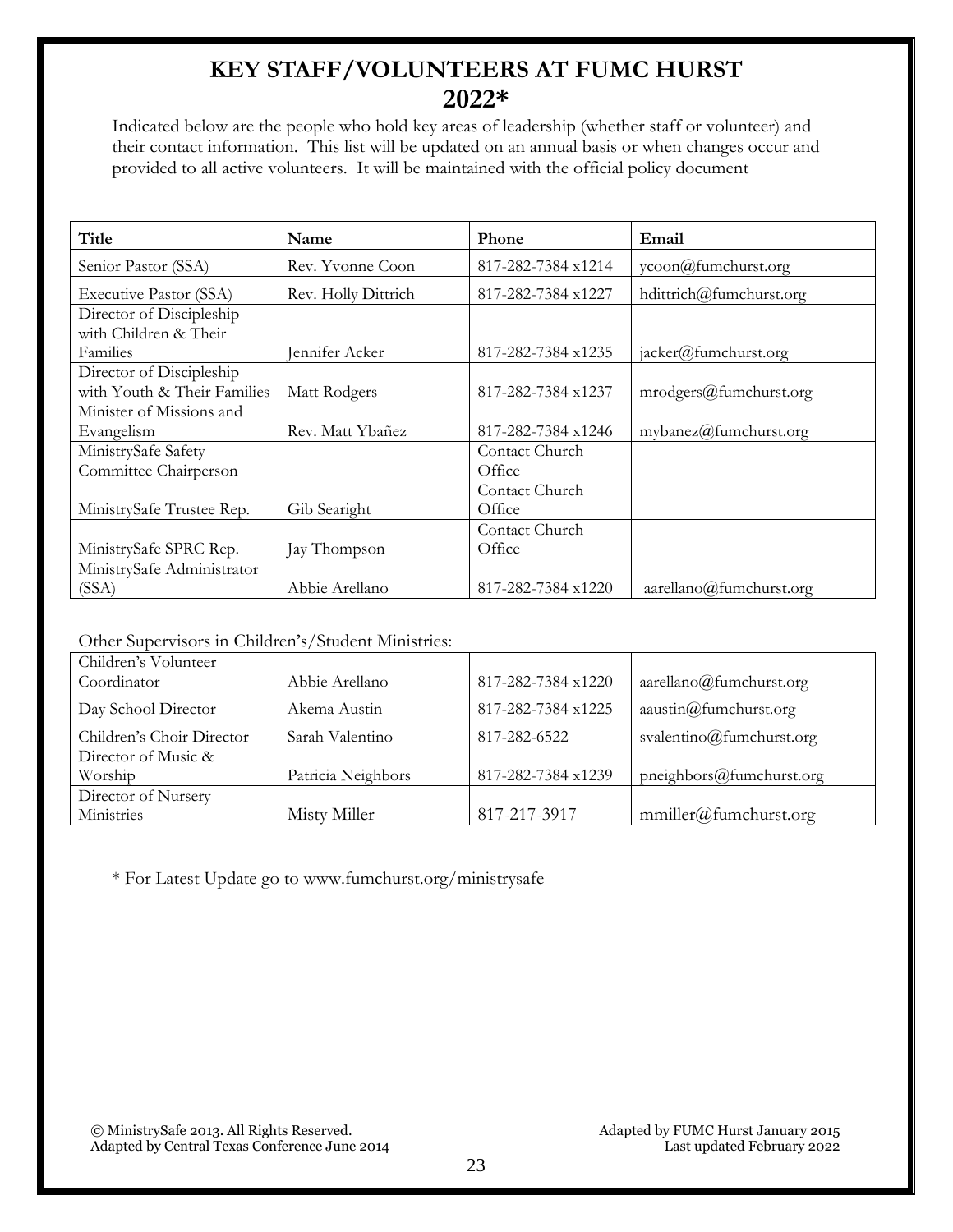## <span id="page-23-0"></span>**STATEMENT OF ACKNOWLEDGEMENT AND AGREEMENT TO FUMC HURST POLICIES AND PROCEDURES**

I have received and read a copy of the MinistrySafe Policies and Procedures and understand the importance of the material in the manual. I agree to abide by these guidelines during my service at this church.

I understand the manual may be modified, and that any guideline may be amended, revised, or eliminated by this church. Any changes will be made public.

I have reviewed the duties listed in my ministry position description, and I agree to fulfill these duties. I understand I may choose to end my employment or voluntary service at any time. (If possible, I will provide at least two weeks notice to my supervisory/ministry director.

I acknowledge and understand that the materials and guidelines contained in this manual in no way express or imply a contractual employment relationship between me and this church. If applying as a volunteer, I acknowledge and agree that I will receive no monetary compensation for hours worked.

I understand it is my responsibility to review new guidelines which may be created and distributed, as well as manual guidelines that are changed or deleted.

I acknowledge receipt of the policies and procedures manual.

\_\_\_\_\_\_\_\_\_\_\_\_\_\_\_\_\_\_\_\_\_\_\_\_\_\_\_\_\_\_\_\_\_\_\_\_\_\_

\_\_\_\_\_\_\_\_\_\_\_\_\_\_\_\_\_\_\_\_\_\_\_\_\_\_\_\_\_\_\_\_\_\_\_\_\_\_

Worker's name (please print)

Worker's signature

Date:

[This page to remain attached to the Staff/Volunteer Safety Policies.]